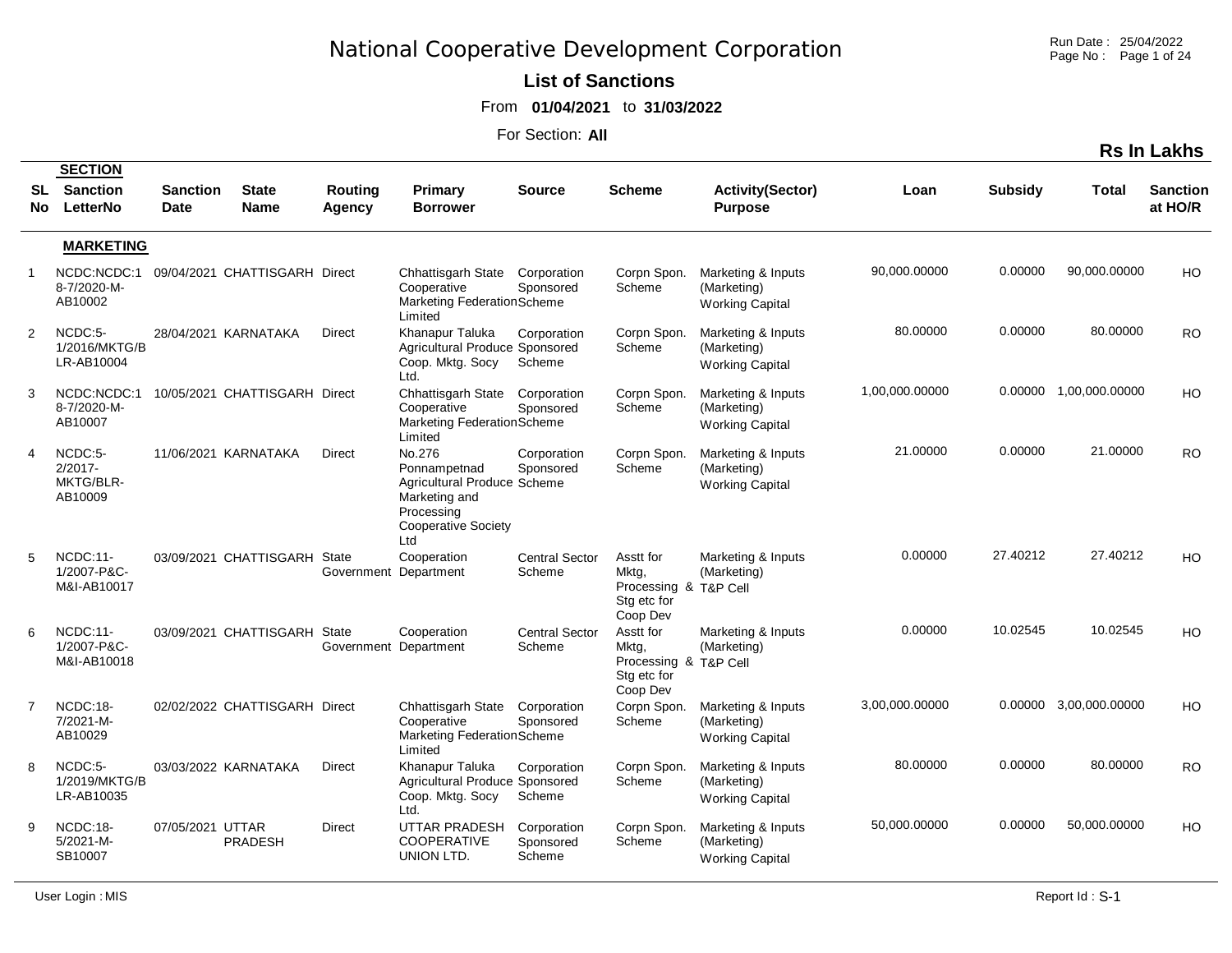Run Date : 25/04/2022 Page No: Page 2 of 24

#### **List of Sanctions**

From **01/04/2021** to **31/03/2022**

For Section: **All**

|                 | <b>SECTION</b>                                            |                                |                               |                          |                                                                                   |                                    |                                               |                                                                |                    |                |                        |                            |
|-----------------|-----------------------------------------------------------|--------------------------------|-------------------------------|--------------------------|-----------------------------------------------------------------------------------|------------------------------------|-----------------------------------------------|----------------------------------------------------------------|--------------------|----------------|------------------------|----------------------------|
| SL<br>No.       | <b>Sanction</b><br>LetterNo                               | <b>Sanction</b><br><b>Date</b> | <b>State</b><br><b>Name</b>   | <b>Routing</b><br>Agency | Primary<br><b>Borrower</b>                                                        | <b>Source</b>                      | <b>Scheme</b>                                 | <b>Activity(Sector)</b><br><b>Purpose</b>                      | Loan               | <b>Subsidy</b> | <b>Total</b>           | <b>Sanction</b><br>at HO/R |
| 10              | NCDC:BBS/DF/<br>13(55)/2021-<br>SB10049                   | 29/07/2021 ODISHA              |                               | <b>Direct</b>            | Khandagiri Service Central Sector<br>Co-operative Society Scheme<br>Ltd.          |                                    | Asstt for<br>Mktg,<br>Stg etc for<br>Coop Dev | Marketing & Inputs<br>(Marketing)<br>Processing & Margin Money | 32.00000           | 8.00000        | 40.00000               | <b>RO</b>                  |
| 11              | $NCDC:18-$<br>10/2021-M-<br>SB10062                       | 01/10/2021 HARYANA             |                               | State<br>Government      | Finance Department Corporation                                                    | Sponsored<br>Scheme                | Corpn Spon.<br>Scheme                         | Marketing & Inputs<br>(Marketing)<br><b>Working Capital</b>    | 6,83,648.00000     |                | 0.00000 6.83,648.00000 | HO                         |
| 12 <sup>2</sup> | NCDC:BBS/DF/<br>13(23)/2014-<br>SB10063                   | 01/10/2021 ODISHA              |                               | <b>Direct</b>            | <b>Baharda Service</b><br>Coopertive Society<br>Ltd.                              | <b>Central Sector</b><br>Scheme    | Asstt for<br>Mktg,<br>Stg etc for<br>Coop Dev | Marketing & Inputs<br>(Marketing)<br>Processing & Margin Money | 32.00000           | 8.00000        | 40.00000               | RO.                        |
| 13              | NCDC:BBS/DF/ 01/10/2021 ODISHA<br>13(24)/2014-<br>SB10064 |                                |                               | <b>Direct</b>            | Baunsadiha Service Central Sector<br>Cooperative Society Scheme<br>Ltd.           |                                    | Asstt for<br>Mktg,<br>Stg etc for<br>Coop Dev | Marketing & Inputs<br>(Marketing)<br>Processing & Margin Money | 32.00000           | 8.00000        | 40.00000               | <b>RO</b>                  |
| 14              | NCDC:BBS/DF/ 01/10/2021 ODISHA<br>13(22)/2014-<br>SB10065 |                                |                               | <b>Direct</b>            | Dehurda Service<br>Cooperative Society Scheme<br>Ltd.                             | <b>Central Sector</b>              | Asstt for<br>Mktg,<br>Stg etc for<br>Coop Dev | Marketing & Inputs<br>(Marketing)<br>Processing & Margin Money | 32.00000           | 8.00000        | 40.00000               | <b>RO</b>                  |
| 15              | NCDC:BBS/DF/ 01/10/2021 ODISHA<br>13(57)/2021-<br>SB10066 |                                |                               | <b>Direct</b>            | Nuapadhi Service<br>Co-operative Society Scheme<br>Ltd.                           | <b>Central Sector</b>              | Asstt for<br>Mktg,<br>Stg etc for<br>Coop Dev | Marketing & Inputs<br>(Marketing)<br>Processing & Margin Money | 32.00000           | 8.00000        | 40.00000               | <b>RO</b>                  |
| 16              | NCDC:18-<br>8/2021-M-<br>SB10073                          | 12/11/2021 UTTAR               | <b>PRADESH</b>                | <b>Direct</b>            | UTTAR PRADESH<br><b>COOPERATIVE</b><br>UNION LTD.                                 | Corporation<br>Sponsored<br>Scheme | Corpn Spon.<br>Scheme                         | Marketing & Inputs<br>(Marketing)<br><b>Working Capital</b>    | 50,000.00000       | 0.00000        | 50,000.00000           | H <sub>O</sub>             |
| 17              | NCDC:18-<br>7/2021-M-<br>SB10074                          |                                | 12/11/2021 CHATTISGARH Direct |                          | <b>Chhattisgarh State</b><br>Cooperative<br>Marketing FederationScheme<br>Limited | Corporation<br>Sponsored           | Corpn Spon.<br>Scheme                         | Marketing & Inputs<br>(Marketing)<br><b>Working Capital</b>    | ****************** | 0.00000        | ******************     | H <sub>O</sub>             |
| 18              | NCDC:(SIM):<br>$5(41)/2021 -$<br>SB10076                  | 26/11/2021 HIMACHAL            | <b>PRADESH</b>                | <b>Direct</b>            | The Kakrot<br>Cooperative<br>Agricultural Service Scheme<br>Society Ltd.          | Corporation<br>Sponsored           | Corpn Spon.<br>Scheme                         | Marketing & Inputs<br>(Marketing)<br><b>Working Capital</b>    | 100.00000          | 0.00000        | 100.00000              | <b>RO</b>                  |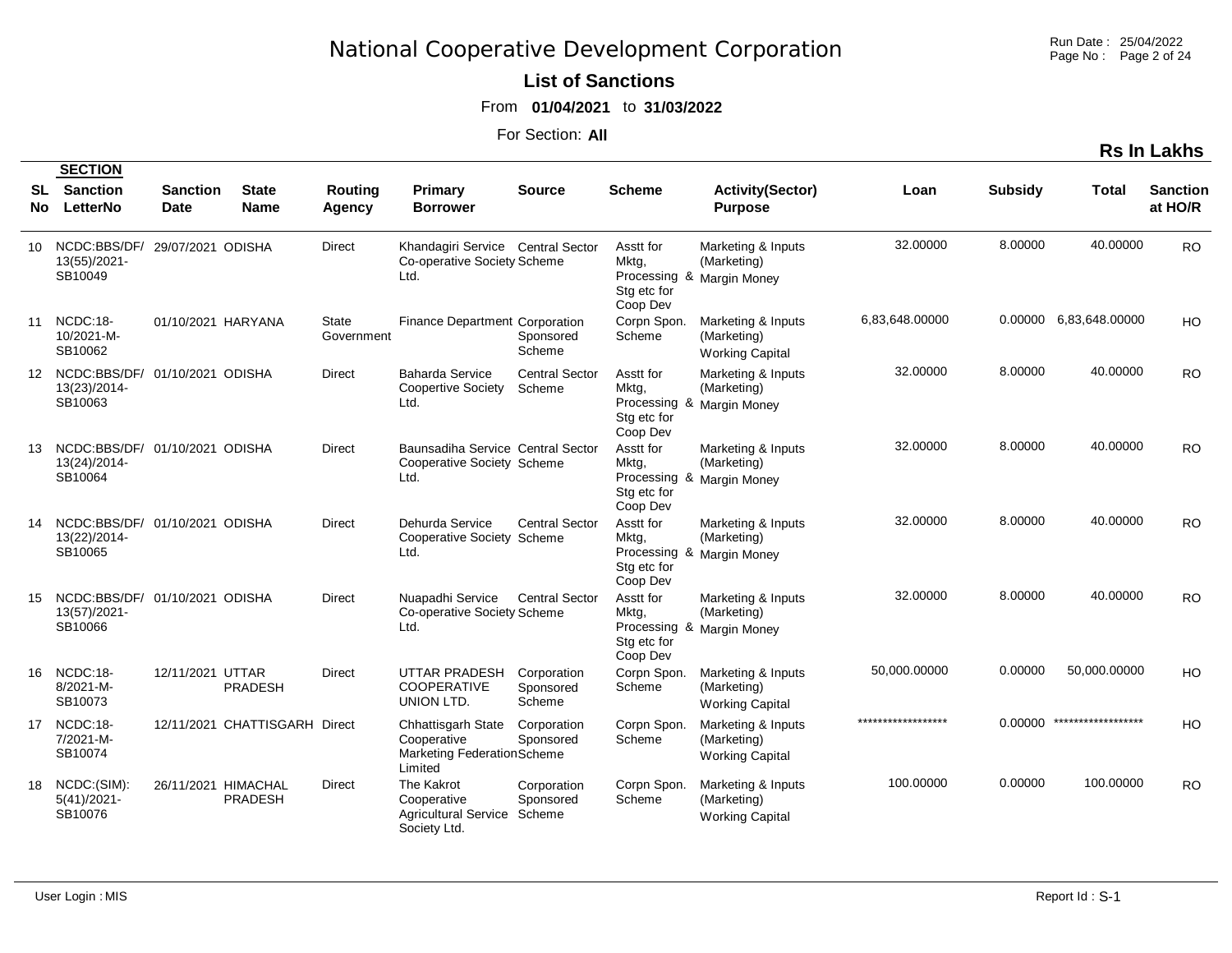#### **List of Sanctions**

From **01/04/2021** to **31/03/2022**

|          |                                                        |                         |                             |                            |                                                                                   |                                    |                                               |                                                                          |                 |                |                        | <b>Rs In Lakhs</b>         |
|----------|--------------------------------------------------------|-------------------------|-----------------------------|----------------------------|-----------------------------------------------------------------------------------|------------------------------------|-----------------------------------------------|--------------------------------------------------------------------------|-----------------|----------------|------------------------|----------------------------|
| SL<br>No | <b>SECTION</b><br><b>Sanction</b><br>LetterNo          | <b>Sanction</b><br>Date | <b>State</b><br><b>Name</b> | Routing<br><b>Agency</b>   | Primary<br><b>Borrower</b>                                                        | <b>Source</b>                      | <b>Scheme</b>                                 | <b>Activity(Sector)</b><br><b>Purpose</b>                                | Loan            | <b>Subsidy</b> | <b>Total</b>           | <b>Sanction</b><br>at HO/R |
|          | 19 NCDC:18-<br>12/2021-M-<br>SB10081                   | 05/01/2022 ANDHRA       | <b>PRADESH</b>              | <b>Direct</b>              | Andhra Pradesh<br><b>State Cooperative</b><br>Marketing Federation Scheme<br>Ltd. | Corporation<br>Sponsored           | Corpn Spon.<br>Scheme                         | Marketing & Inputs<br>(Marketing)<br><b>Working Capital</b>              | 5,00,000.00000  |                | 0.00000 5,00,000.00000 | HO                         |
| 20       | NCDC:18-<br>2/2022-M-<br>SB10096                       | 22/02/2022 HARYANA      |                             | <b>State</b><br>Government | Finance Department Corporation                                                    | Sponsored<br>Scheme                | Corpn Spon.<br>Scheme                         | Marketing & Inputs<br>(Marketing)<br><b>Working Capital</b>              | 30,000.00000    | 0.00000        | 30,000.00000           | HO                         |
|          |                                                        |                         |                             |                            |                                                                                   |                                    |                                               | <b>Total of Section:</b>                                                 | 30,04,089.00000 | 77.42757       | 30,04,166.42757        |                            |
| 21       | <b>INPUTS</b><br>NCDC:18-<br>$9/2021 - M -$<br>SB10075 |                         | 26/11/2021 KARNATAKA        | <b>Direct</b>              | The Raichur<br>Agricultural Produce Sponsored<br>Marketing &<br>Processing        | Corporation<br>Scheme              | Corpn Spon.<br>Scheme                         | Marketing & Inputs (Inputs)<br><b>Working Capital</b>                    | 159.47000       | 0.00000        | 159.47000              | HO                         |
|          |                                                        |                         |                             |                            | Cooperative Socy.<br>Ltd.                                                         |                                    |                                               |                                                                          |                 |                |                        |                            |
|          |                                                        |                         |                             |                            |                                                                                   |                                    |                                               | <b>Total of Section:</b>                                                 | 159.47000       | 0.00000        | 159.47000              |                            |
|          | <b>CONSUMER</b>                                        |                         |                             |                            |                                                                                   |                                    |                                               |                                                                          |                 |                |                        |                            |
|          | 22 NCDC:(SIM):<br>16(154)/2021-<br>SB10039             | 02/07/2021 HIMACHAL     | <b>PRADESH</b>              | <b>Direct</b>              | Karoli Cooperative Central Sector<br>Multipurpose Society Scheme<br>Ltd.          |                                    | Asstt for<br>Mktg,<br>Stg etc for<br>Coop Dev | <b>Rural Consumers (Rural</b><br>Consumers)<br>Processing & Margin Money | 64.00000        | 0.00000        | 64.00000               | <b>RO</b>                  |
|          |                                                        |                         |                             |                            |                                                                                   | Corporation<br>Sponsored<br>Scheme | Corpn Spon.<br>Scheme                         | Promotional & Development<br>(Promotional & Development)<br>Publicity    | 0.00000         | 16.00000       | 16.00000               |                            |
| 23       | NCDC:(SIM):<br>16(155)/2021-<br>SB10040                | 02/07/2021 HIMACHAL     | <b>PRADESH</b>              | <b>Direct</b>              | The Kakkar<br>Cooperative<br><b>Agricultural Service</b><br>Society Ltd.          | <b>Central Sector</b><br>Scheme    | Asstt for<br>Mktg,<br>Stg etc for<br>Coop Dev | <b>Rural Consumers (Rural</b><br>Consumers)<br>Processing & Margin Money | 48.00000        | 0.00000        | 48.00000               | <b>RO</b>                  |
|          |                                                        |                         |                             |                            |                                                                                   | Corporation<br>Sponsored<br>Scheme | Corpn Spon.<br>Scheme                         | Promotional & Development<br>(Promotional & Development)<br>Publicity    | 0.00000         | 12.00000       | 12.00000               |                            |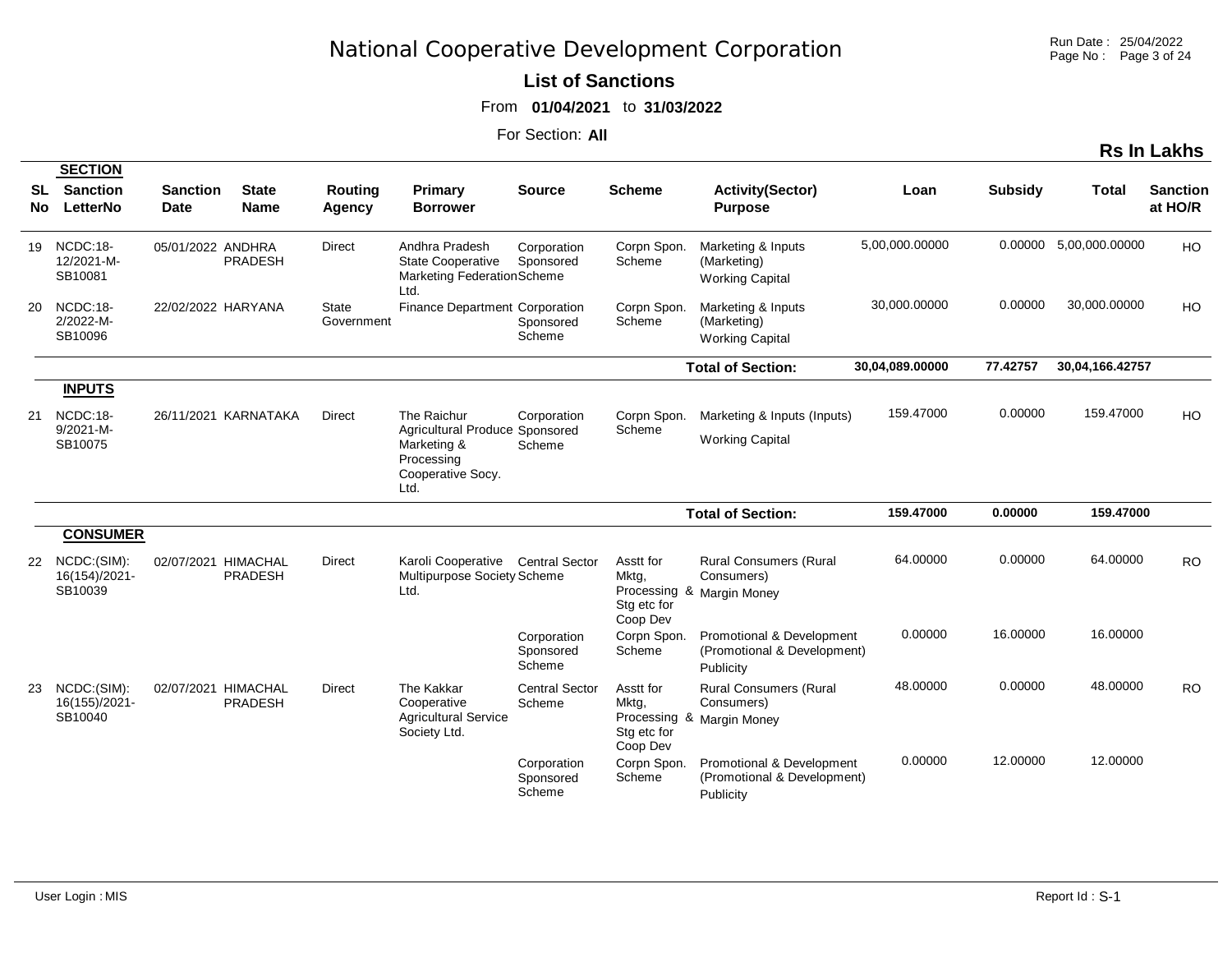Run Date : 25/04/2022 Page No : Page 4 of 24

**Rs In Lakhs**

### **List of Sanctions**

From **01/04/2021** to **31/03/2022**

|          | <b>SECTION</b>                                               |                         |                               |                            |                                                                              |                                    |                                                                  |                                                                           |              |                |              |                            |
|----------|--------------------------------------------------------------|-------------------------|-------------------------------|----------------------------|------------------------------------------------------------------------------|------------------------------------|------------------------------------------------------------------|---------------------------------------------------------------------------|--------------|----------------|--------------|----------------------------|
| SL<br>No | <b>Sanction</b><br>LetterNo                                  | <b>Sanction</b><br>Date | <b>State</b><br><b>Name</b>   | Routing<br>Agency          | <b>Primary</b><br><b>Borrower</b>                                            | Source                             | <b>Scheme</b>                                                    | <b>Activity(Sector)</b><br><b>Purpose</b>                                 | Loan         | <b>Subsidy</b> | Total        | <b>Sanction</b><br>at HO/R |
| 24       | <b>NCDC:17-</b><br>2(WB)/2021-<br>RO(KOL)-<br>SB10052        |                         | 17/08/2021 WEST BENGAL Direct |                            | Janata Samabay<br>Krishi Unnayan<br>Samity Ltd.                              | <b>Central Sector</b><br>Scheme    | Asstt for<br>Mktg,<br>Processing<br>&<br>Stg etc for<br>Coop Dev | <b>Rural Consumers (Rural</b><br>Consumers)<br>Development of<br>Consumer | 55.84000     | 0.00000        | 55.84000     | <b>RO</b>                  |
|          |                                                              |                         |                               |                            |                                                                              | Corporation<br>Sponsored<br>Scheme | Corpn Spon.<br>Scheme                                            | Promotional & Development<br>(Promotional & Development)<br>Publicity     | 0.00000      | 17.18000       | 17.18000     |                            |
| 25       | NCDC:2-6/2021 01/09/2021 MAHARASHTRA Direct<br>(PUN)-SB10054 |                         |                               |                            | Shree Datta Shetkari Corporation<br>Sahakari Grahak<br>Sanstha Ltd.          | Sponsored<br>Scheme                | Corpn Spon.<br>Scheme                                            | <b>Rural Consumers (Rural</b><br>Consumers)<br><b>Working Capital</b>     | 90.00000     | 0.00000        | 90.00000     | RO.                        |
|          |                                                              |                         |                               |                            |                                                                              |                                    |                                                                  | <b>Total of Section:</b>                                                  | 257.84000    | 45.18000       | 303.02000    |                            |
|          | <b>SUGAR</b>                                                 |                         |                               |                            |                                                                              |                                    |                                                                  |                                                                           |              |                |              |                            |
| 26       | NCDC:22-<br>12/2017-<br>SUGAR-<br>AB10005                    |                         | 06/05/2021 MAHARASHTRA Direct |                            | Karmayogi<br>Ankushrao Tope<br>Samarth Sahakari<br>Sakhar Karkhana           | Corporation<br>Sponsored<br>Scheme | Corpn Spon.<br>Scheme                                            | Agro Processing (Sugar)<br><b>Working Capital</b>                         | 6,485.73000  | 0.00000        | 6,485.73000  | <b>HO</b>                  |
| 27       | NCDC:22-<br>8/2016-SUGAR-<br>AB10019                         |                         | 10/09/2021 MAHARASHTRA Direct |                            | Ltd.<br>Shree Datta Shetkari Corporation<br>Sahakari Sakkar<br>Karkhana Ltd. | Sponsored<br>Scheme                | Corpn Spon.<br>Scheme                                            | Agro Processing (Sugar)<br><b>Working Capital</b>                         | 15,308.00000 | 0.00000        | 15,308.00000 | H <sub>O</sub>             |
| 28       | NCDC:22-                                                     |                         | 13/09/2021 MAHARASHTRA Direct |                            | Vitthalrao Shinde                                                            | Corporation                        | Corpn Spon.                                                      | Agro Processing (Sugar)                                                   | 15,536.00000 | 0.00000        | 15,536.00000 | HO                         |
|          | 8/2017-SUGAR-<br>AB10020                                     |                         |                               |                            | Sahakari Sakhar<br>Karkhana Ltd.                                             | Sponsored<br>Scheme                | Scheme                                                           | <b>Working Capital</b>                                                    |              |                |              |                            |
| 29       | NCDC:22-                                                     |                         | 27/09/2021 MAHARASHTRA Direct |                            | Shree Someshwar                                                              | Corporation                        | Corpn Spon.                                                      | Agro Processing (Sugar)                                                   | 2,450.00000  | 0.00000        | 2,450.00000  | <b>HO</b>                  |
|          | 10/2016-<br>SUGAR-<br>AB10022                                |                         |                               |                            | Sahakari Sakhar<br>Karkhana Ltd.                                             | Sponsored<br>Scheme                | Scheme                                                           | <b>Working Capital</b>                                                    |              |                |              |                            |
| 30       | NCDC:22-<br>5/2018-SUGAR-                                    | 10/09/2021 HARYANA      |                               | <b>State</b>               | Finance Department Corporation                                               |                                    | Corpn Spon.<br>Scheme                                            | Agro Processing (Sugar)                                                   | 30,000.00000 | 0.00000        | 30,000.00000 | HO                         |
|          | SB10056                                                      |                         |                               | Government                 |                                                                              | Sponsored<br>Scheme                |                                                                  | <b>Working Capital</b>                                                    |              |                |              |                            |
| 31       | NCDC:22-<br>5/2018-SUGAR-                                    | 17/09/2021 HARYANA      |                               | <b>State</b><br>Government | Finance Department Corporation                                               |                                    | Corpn Spon.<br>Scheme                                            | Agro Processing (Sugar)                                                   | 20,000.00000 | 0.00000        | 20,000.00000 | HO                         |
|          | SB10060                                                      |                         |                               |                            |                                                                              | Sponsored<br>Scheme                |                                                                  | <b>Working Capital</b>                                                    |              |                |              |                            |
| 32       | NCDC:22-                                                     |                         | 11/02/2022 MAHARASHTRA Direct |                            | Krantiagrani Dr.                                                             | Corporation                        | Corpn Spon.                                                      | Agro Processing (Sugar)                                                   | 10,000.00000 | 0.00000        | 10,000.00000 | HO                         |
|          | 14/2016-<br>SUGAR-<br>SB10089                                |                         |                               |                            | G.D.Bapu Lad<br>Sahakari Sakhar<br>Karkhana Ltd.                             | Sponsored<br>Scheme                | Scheme                                                           | <b>Working Capital</b>                                                    |              |                |              |                            |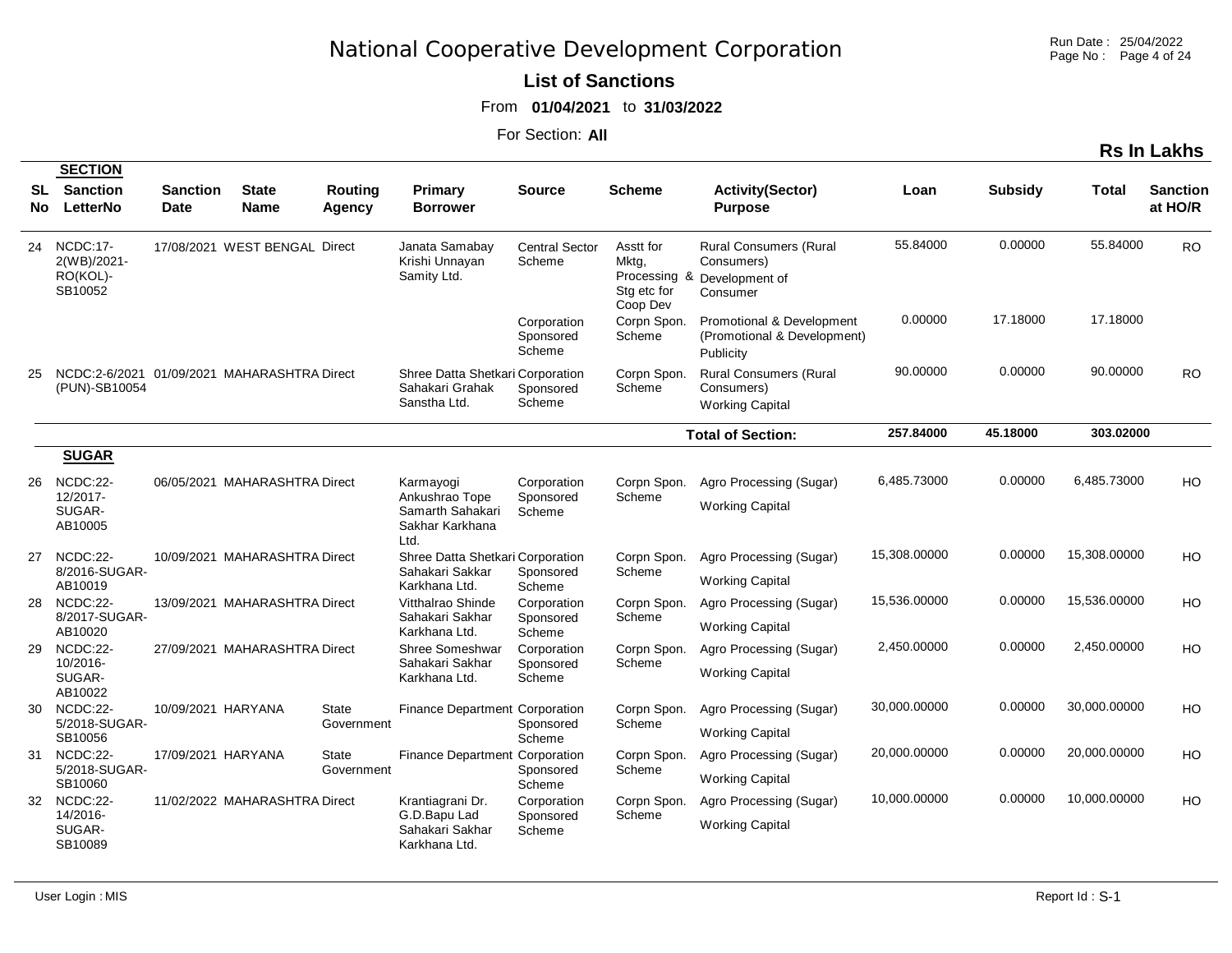Run Date : 25/04/2022 Page No : Page 5 of 24

**List of Sanctions** 

From **01/04/2021** to **31/03/2022**

For Section: **All**

|           |                                               |                                |                               |                                 |                                                    |                                 |                                                  |                                           |              |                |              | <b>Rs In Lakhs</b>         |
|-----------|-----------------------------------------------|--------------------------------|-------------------------------|---------------------------------|----------------------------------------------------|---------------------------------|--------------------------------------------------|-------------------------------------------|--------------|----------------|--------------|----------------------------|
| SL<br>No. | <b>SECTION</b><br><b>Sanction</b><br>LetterNo | <b>Sanction</b><br><b>Date</b> | <b>State</b><br><b>Name</b>   | <b>Routing</b><br><b>Agency</b> | Primary<br><b>Borrower</b>                         | <b>Source</b>                   | <b>Scheme</b>                                    | <b>Activity(Sector)</b><br><b>Purpose</b> | Loan         | <b>Subsidy</b> | Total        | <b>Sanction</b><br>at HO/R |
|           |                                               |                                |                               |                                 |                                                    |                                 |                                                  | <b>Total of Section:</b>                  | 99,779.73000 | 0.00000        | 99,779.73000 |                            |
|           | <b>FISHERIES</b>                              |                                |                               |                                 |                                                    |                                 |                                                  |                                           |              |                |              |                            |
| 33        | NCDC:2-                                       |                                | 27/12/2021 TELANGANA          | <b>Direct</b>                   | Telangana State                                    | <b>Central Sector</b>           | Asstt for                                        | <b>Weaker Section (Fisheries)</b>         | 3,000.00000  | 0.00000        | 3,000.00000  | HO                         |
|           | 24/2017-FISH-<br>AB10026                      |                                |                               |                                 | Fishermen Co-op.<br>Societies Federation<br>Ltd.   | Scheme                          | Mktg,<br>Processing &<br>Stg etc for<br>Coop Dev | <b>Inland Fisheries</b>                   |              |                |              |                            |
| 34        | NCDC:2-                                       |                                | 07/02/2022 TELANGANA          | Direct                          | Telangana State                                    | <b>Central Sector</b>           | Asstt for                                        | <b>Weaker Section (Fisheries)</b>         | 3,183.00000  | 0.00000        | 3,183.00000  | HO                         |
|           | 24/2017-FISH-<br>AB10031                      |                                |                               |                                 | Fishermen Co-op.<br>Societies Federation<br>Ltd.   | Scheme                          | Mktg,<br>Processing &<br>Stg etc for<br>Coop Dev | <b>Inland Fisheries</b>                   |              |                |              |                            |
| 35        | NCDC:2-                                       |                                | 28/02/2022 TELANGANA          | Direct                          | <b>Telangana State</b>                             | <b>Central Sector</b>           | Asstt for                                        | <b>Weaker Section (Fisheries)</b>         | 2,673.80650  | 0.00000        | 2,673.80650  | HO                         |
|           | 24/2017-FISH-<br>AB10034                      |                                |                               |                                 | Fishermen Co-op.<br>Societies Federation<br>Ltd.   | Scheme                          | Mktg,<br>Processing &<br>Stg etc for<br>Coop Dev | <b>Inland Fisheries</b>                   |              |                |              |                            |
| 36        | NCDC:2-                                       |                                | 15/09/2021 CHATTISGARH Direct |                                 | All India Institute of                             | <b>Central Sector</b>           | <b>PMMSY</b>                                     | <b>Weaker Section (Fisheries)</b>         | 0.00000      | 50.00000       | 50.00000     | HO                         |
|           | 19/2021-FISH-<br>SB10058                      |                                |                               |                                 | <b>Medical Sciences</b><br>(AllMS), Raipur         | Scheme                          |                                                  | <b>PMMSY-Grant for Blue</b><br>Revolution |              |                |              |                            |
| 37        | NCDC:2-<br>24/2022-FISH-                      | 29/03/2022 KERALA              |                               | Direct                          | <b>Central Marine</b><br><b>Fisheries Research</b> | <b>Central Sector</b><br>Scheme | <b>PMMSY</b>                                     | <b>Weaker Section (Fisheries)</b>         | 0.00000      | 99.48000       | 99.48000     | HO                         |
|           | SB10120                                       |                                |                               |                                 | Institute (CMFRI)                                  |                                 |                                                  | <b>PMMSY-Grant for Blue</b><br>Revolution |              |                |              |                            |
| 38        | NCDC:2-<br>33/2022-FISH-                      | 31/03/2022 BIHAR               |                               | Direct                          | <b>DNS Regional</b><br>Institute of Co-            | <b>Central Sector</b><br>Scheme | <b>PMMSY</b>                                     | <b>Weaker Section (Fisheries)</b>         | 0.00000      | 2.08000        | 2.08000      | HO                         |
|           | SB10135                                       |                                |                               |                                 | operative<br>Management                            |                                 |                                                  | <b>PMMSY-Grant for Blue</b><br>Revolution |              |                |              |                            |
| 39        | NCDC:2-                                       |                                | 31/03/2022 KARNATAKA          | <b>Direct</b>                   | University of                                      | <b>Central Sector</b>           | <b>PMMSY</b>                                     | Weaker Section (Fisheries)                | 0.00000      | 2.08000        | 2.08000      | HO                         |
|           | 25/2022-FISH-<br>SB10136                      |                                |                               |                                 | Agriculture Science<br>,Campus, Raichur            | Scheme                          |                                                  | <b>PMMSY-Grant for Blue</b><br>Revolution |              |                |              |                            |
| 40        | NCDC:2-<br>40/2022-FISH-                      |                                | 31/03/2022 MAHARASHTRA Direct |                                 | New Command<br><b>Military Dental</b>              | <b>Central Sector</b><br>Scheme | <b>PMMSY</b>                                     | <b>Weaker Section (Fisheries)</b>         | 0.00000      | 1.14000        | 1.14000      | HO                         |
|           | SB10137                                       |                                |                               |                                 | Centre (CMDS),                                     |                                 |                                                  | PMMSY-Grant for Blue<br>Revolution        |              |                |              |                            |
| 41        | NCDC:2-                                       |                                | 31/03/2022 UTTARAKHAND Direct |                                 | Zila Sehkari Matasya Central Sector                |                                 | <b>PMMSY</b>                                     | <b>Weaker Section (Fisheries)</b>         | 0.00000      | 1.14000        | 1.14000      | HO                         |
|           | 29/2022-FISH-<br>SB10138                      |                                |                               |                                 | Vikas Evam Vipadan Scheme<br>Federation            |                                 |                                                  | <b>PMMSY-Grant for Blue</b><br>Revolution |              |                |              |                            |

 $\sim$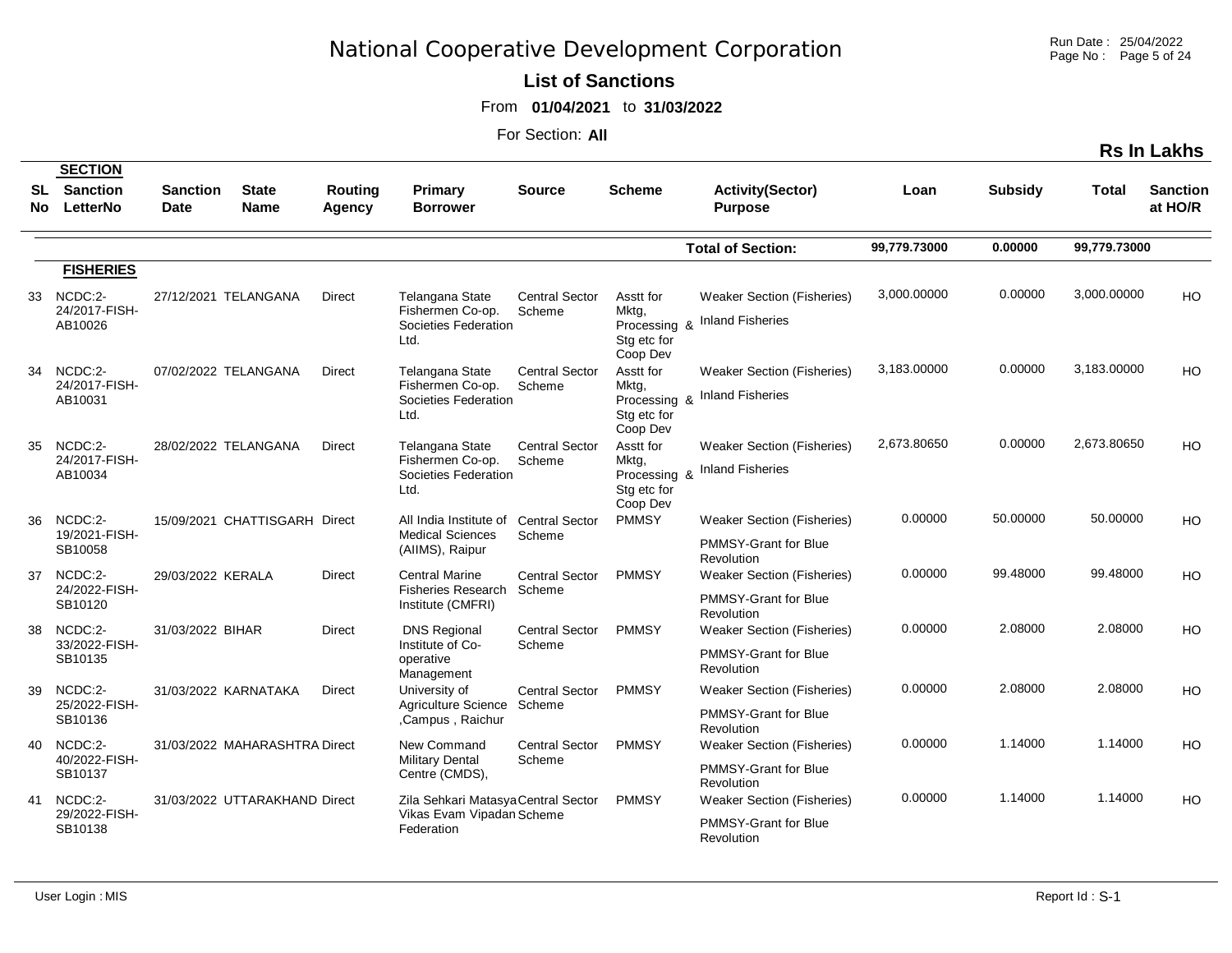Run Date : 25/04/2022 Page No : Page 6 of 24

### **List of Sanctions**

From **01/04/2021** to **31/03/2022**

For Section: **All**

|                                           | <b>SECTION</b>                     |                                |                               |                   |                                                |                                 |                                   |                                           |         |                |         |                            |
|-------------------------------------------|------------------------------------|--------------------------------|-------------------------------|-------------------|------------------------------------------------|---------------------------------|-----------------------------------|-------------------------------------------|---------|----------------|---------|----------------------------|
| SL<br>No l                                | <b>Sanction</b><br><b>LetterNo</b> | <b>Sanction</b><br><b>Date</b> | <b>State</b><br><b>Name</b>   | Routing<br>Agency | Primary<br><b>Borrower</b>                     | <b>Source</b>                   | <b>Scheme</b>                     | <b>Activity(Sector)</b><br><b>Purpose</b> | Loan    | <b>Subsidy</b> | Total   | <b>Sanction</b><br>at HO/R |
|                                           | 42 NCDC:2-                         | 31/03/2022 MADHYA              |                               | Direct            | Indian Audit &                                 | <b>Central Sector</b>           | <b>PMMSY</b>                      | <b>Weaker Section (Fisheries)</b>         | 0.00000 | 2.08000        | 2.08000 | HO                         |
|                                           | 26/2022-FISH-<br>SB10139           |                                | <b>PRADESH</b>                |                   | Accounts<br>Department                         | Scheme                          |                                   | <b>PMMSY-Grant for Blue</b><br>Revolution |         |                |         |                            |
| 43                                        | NCDC:2-                            | 31/03/2022 ODISHA              |                               | <b>Direct</b>     | <b>Odisha Fisheries</b>                        | <b>Central Sector</b>           | <b>PMMSY</b>                      | <b>Weaker Section (Fisheries)</b>         | 0.00000 | 2.08000        | 2.08000 | HO                         |
|                                           | 27/2022-FISH-<br>SB10140           |                                |                               |                   | Cooperative<br>Corporation Ltd.<br>(FISHFED)   | Scheme                          |                                   | PMMSY-Grant for Blue<br>Revolution        |         |                |         |                            |
| 44                                        | NCDC:2-<br>28/2022-FISH-           | 31/03/2022 HARYANA             |                               | <b>Direct</b>     | NCDC, Regional                                 | <b>Central Sector</b><br>Scheme | <b>PMMSY</b>                      | <b>Weaker Section (Fisheries)</b>         | 0.00000 | 2.08000        | 2.08000 | HO                         |
|                                           | SB10141                            |                                |                               |                   | Office, Chandigarh                             |                                 |                                   | PMMSY-Grant for Blue<br>Revolution        |         |                |         |                            |
| NCDC:2-<br>45<br>30/2022-FISH-<br>SB10142 | 31/03/2022 GUJARAT                 |                                | Direct                        | NCDC, Regional    | <b>Central Sector</b>                          | <b>PMMSY</b>                    | <b>Weaker Section (Fisheries)</b> | 0.00000                                   | 2.08000 | 2.08000        | HO      |                            |
|                                           |                                    |                                |                               |                   | Office, Gandhinagar Scheme                     |                                 |                                   | PMMSY-Grant for Blue<br>Revolution        |         |                |         |                            |
| 46                                        | NCDC:2-<br>31/2022-FISH-           | 31/03/2022 GUJARAT             |                               | Direct            | Institute of Rural<br>Management (IRMA) Scheme | <b>Central Sector</b>           | <b>PMMSY</b>                      | <b>Weaker Section (Fisheries)</b>         | 0.00000 | 2.08000        | 2.08000 | HO                         |
|                                           | SB10143                            |                                |                               |                   |                                                |                                 |                                   | PMMSY-Grant for Blue<br>Revolution        |         |                |         |                            |
| 47                                        | NCDC:2-<br>32/2022-FISH-           | 31/03/2022 UTTAR               | <b>PRADESH</b>                | <b>Direct</b>     | Uttar Pradesh<br>Matsya Jivi Sahkari Scheme    | Central Sector                  | <b>PMMSY</b>                      | <b>Weaker Section (Fisheries)</b>         | 0.00000 | 2.08000        | 2.08000 | HO                         |
|                                           | SB10144                            |                                |                               |                   | Sangh Ltd,                                     |                                 |                                   | PMMSY-Grant for Blue<br>Revolution        |         |                |         |                            |
| 48                                        | $NCDC:2-$<br>34/2022-FISH-         |                                | 31/03/2022 MAHARASHTRA Direct |                   | <b>NCDC Regional</b><br>Office, Pune           | <b>Central Sector</b><br>Scheme | <b>PMMSY</b>                      | <b>Weaker Section (Fisheries)</b>         | 0.00000 | 2.08000        | 2.08000 | HO                         |
|                                           | SB10145                            |                                |                               |                   |                                                |                                 |                                   | <b>PMMSY-Grant for Blue</b><br>Revolution |         |                |         |                            |
| 49                                        | NCDC:2-<br>35/2022-FISH-           |                                | 31/03/2022 CHATTISGARH Direct |                   | NCDC, Regional<br>Office, Raipur               | <b>Central Sector</b><br>Scheme | <b>PMMSY</b>                      | <b>Weaker Section (Fisheries)</b>         | 0.00000 | 2.08000        | 2.08000 | HO                         |
|                                           | SB10146                            |                                |                               |                   |                                                |                                 |                                   | PMMSY-Grant for Blue<br>Revolution        |         |                |         |                            |
| 50                                        | NCDC:2-<br>36/2022-FISH-           | 31/03/2022 SIKKIM              |                               | <b>Direct</b>     | Directorate of<br>Fisheries,                   | <b>Central Sector</b><br>Scheme | <b>PMMSY</b>                      | <b>Weaker Section (Fisheries)</b>         | 0.00000 | 2.08000        | 2.08000 | HO                         |
|                                           | SB10147                            |                                |                               |                   |                                                |                                 |                                   | PMMSY-Grant for Blue<br>Revolution        |         |                |         |                            |
| 51                                        | NCDC:2-<br>37/2022-FISH-           | 31/03/2022 DELHI               |                               | Direct            | <b>NCDC</b>                                    | <b>Central Sector</b>           | <b>PMMSY</b>                      | <b>Weaker Section (Fisheries)</b>         | 0.00000 | 2.90000        | 2.90000 | HO                         |
|                                           | SB10148                            |                                |                               |                   |                                                | Scheme                          |                                   | <b>PMMSY-Grant for Blue</b><br>Revolution |         |                |         |                            |
|                                           | 52 NCDC:2-<br>38/2022-FISH-        |                                | 31/03/2022 MAHARASHTRA Direct |                   | <b>HQ Southern</b><br>Command Hospital         | <b>Central Sector</b>           | <b>PMMSY</b>                      | Weaker Section (Fisheries)                | 0.00000 | 2.08000        | 2.08000 | HO                         |
|                                           | SB10149                            |                                |                               |                   |                                                | Scheme                          |                                   | <b>PMMSY-Grant for Blue</b><br>Revolution |         |                |         |                            |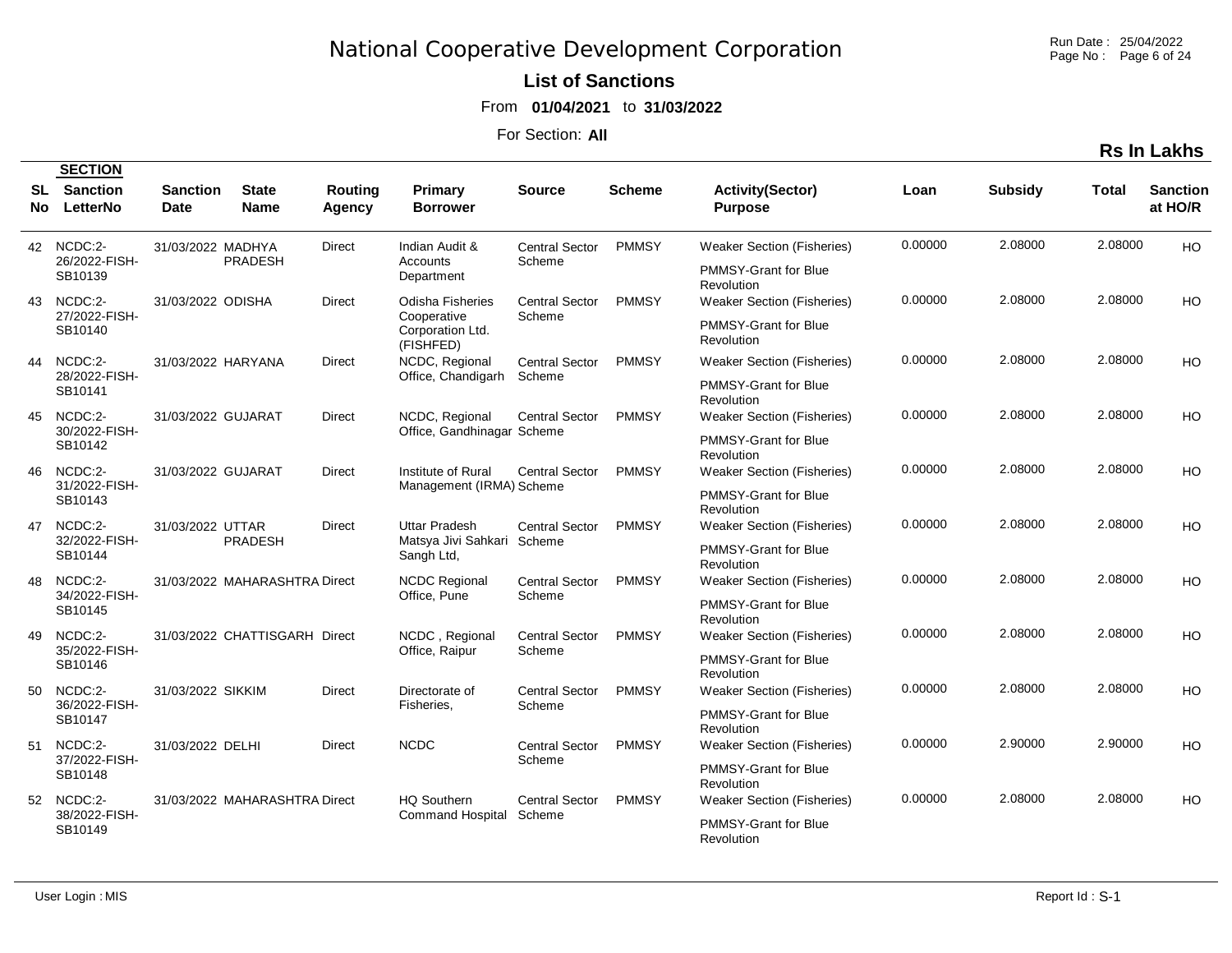#### **List of Sanctions**

From **01/04/2021** to **31/03/2022**

|            |                                               |                                |                               |                          |                                                                   |                       |                                                  |                                                |              |                |              | <b>Rs In Lakhs</b>         |
|------------|-----------------------------------------------|--------------------------------|-------------------------------|--------------------------|-------------------------------------------------------------------|-----------------------|--------------------------------------------------|------------------------------------------------|--------------|----------------|--------------|----------------------------|
| SL<br>No l | <b>SECTION</b><br><b>Sanction</b><br>LetterNo | <b>Sanction</b><br><b>Date</b> | <b>State</b><br><b>Name</b>   | Routing<br><b>Agency</b> | Primary<br><b>Borrower</b>                                        | <b>Source</b>         | <b>Scheme</b>                                    | <b>Activity(Sector)</b><br><b>Purpose</b>      | Loan         | <b>Subsidy</b> | Total        | <b>Sanction</b><br>at HO/R |
|            | 53 NCDC:2-                                    |                                | 31/03/2022 MAHARASHTRA Direct |                          | Army Institute of                                                 | <b>Central Sector</b> | <b>PMMSY</b>                                     | <b>Weaker Section (Fisheries)</b>              | 0.00000      | 1.45000        | 1.45000      | <b>HO</b>                  |
|            | 39/2022-FISH-<br>SB10150                      |                                |                               |                          | Cardio Thoracic<br>Sciences (AICTS),                              | Scheme                |                                                  | PMMSY-Grant for Blue<br><b>Revolution</b>      |              |                |              |                            |
| 54         | NCDC:2-                                       | 31/03/2022 DELHI               |                               | Direct                   | National Cooperative Central Sector                               |                       | <b>PMMSY</b>                                     | <b>Weaker Section (Fisheries)</b>              | 0.00000      | 3.53000        | 3.53000      | HO                         |
|            | 41/2022-FISH-<br>SB10151                      |                                |                               |                          | Union of India<br>(NCUI)                                          | Scheme                |                                                  | PMMSY-Grant for Blue<br>Revolution             |              |                |              |                            |
|            |                                               |                                |                               |                          |                                                                   |                       |                                                  | <b>Total of Section:</b>                       | 8,856.80650  | 184.60000      | 9,041.40650  |                            |
|            | F&V                                           |                                |                               |                          |                                                                   |                       |                                                  |                                                |              |                |              |                            |
|            | 55 NCDC:28-                                   | 16/02/2022 GUJARAT             |                               | Direct                   | Vasundhara Vriksh Central Sector                                  |                       | <b>PMFME</b>                                     | Weaker Section (F&V)                           | 9.12000      | 7.98000        | 17.10000     | <b>RO</b>                  |
|            | $1/2021 -$<br>GNR/PMFME-<br>SB10093           |                                |                               |                          | Vanwadi Jalsinchan Scheme<br>Vikas Sahakari<br>Mandali Ltd.       |                       |                                                  | <b>Other Processing Units</b>                  |              |                |              |                            |
|            | 56 NCDC:1-                                    | 31/03/2022 KERALA              |                               | Direct                   | The North Malabar Central Sector                                  |                       | <b>PMFME</b>                                     | Agro Processing (F&V)                          | 18.00000     | 10.00000       | 28.00000     | <b>RO</b>                  |
|            | 3/2022(TVM)-<br>SB10153                       |                                |                               |                          | District Cooperative Scheme<br>Supply & Marketing<br>Society Ltd. |                       |                                                  | Purchase of<br>Equipments/Transport<br>Vehicle |              |                |              |                            |
|            | 57 NCDC:1-                                    | 31/03/2022 KERALA              |                               | Direct                   | The North Malabar Central Sector                                  |                       | <b>PMFME</b>                                     | Agro Processing (F&V)                          | 20.00000     | 10.00000       | 30.00000     | <b>RO</b>                  |
|            | 2/2022(TVM)-<br>SB10155                       |                                |                               |                          | District Cooperative Scheme<br>Supply & Marketing<br>Society Ltd. |                       |                                                  | Purchase of<br>Equipments/Transport<br>Vehicle |              |                |              |                            |
|            |                                               |                                |                               |                          |                                                                   |                       |                                                  | <b>Total of Section:</b>                       | 47.12000     | 27.98000       | 75.10000     |                            |
|            | <b>DAIRY &amp; LIVE</b><br><b>STOCK</b>       |                                |                               |                          |                                                                   |                       |                                                  |                                                |              |                |              |                            |
| 58         | NCDC:2-                                       |                                | 21/12/2021 TELANGANA          | Direct                   | Telangana State                                                   | <b>Central Sector</b> | Asstt for                                        | Weaker Section (Live Stock)                    | 15,000.00000 | 0.00000        | 15,000.00000 | HO                         |
|            | 35/2016-PDLS-<br>AB10025                      |                                |                               |                          | Sheep & Goat<br>Development Coop.<br>Fed. Ltd.,                   | Scheme                | Mkta,<br>Processing &<br>Stg etc for<br>Coop Dev | Development of Live<br><b>Stock</b>            |              |                |              |                            |
|            | 59 NCDC:2-                                    |                                | 17/03/2022 TELANGANA          | Direct                   | Telangana State                                                   | <b>Central Sector</b> | Asstt for                                        | Weaker Section (Live Stock) 25,592.60000       |              | 0.00000        | 25,592.60000 | HO                         |
|            | 35/2016-PDLS-<br>AB10038                      |                                |                               |                          | Sheep & Goat<br>Development Coop.<br>Fed. Ltd.,                   | Scheme                | Mktg,<br>Processing 8<br>Stg etc for<br>Coop Dev | Development of Live<br><b>Stock</b>            |              |                |              |                            |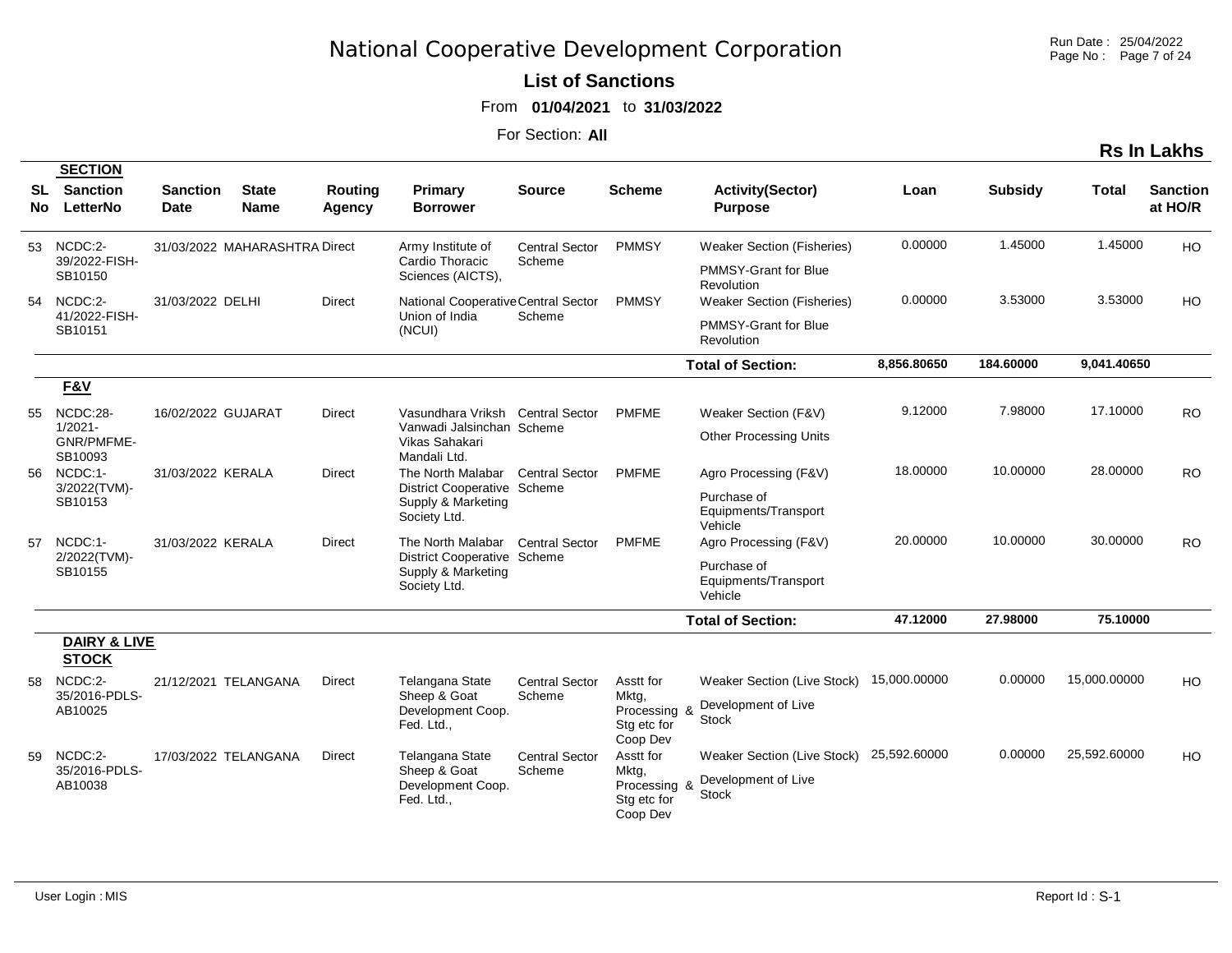Run Date : 25/04/2022 Page No : Page 8 of 24

#### **List of Sanctions**

From **01/04/2021** to **31/03/2022**

For Section: **All**

**Rs In Lakhs**

|            | <b>SECTION</b>              |                         |                             |                   |                                                                           |                                 |                                    |                                                                      |              |                |              |                            |
|------------|-----------------------------|-------------------------|-----------------------------|-------------------|---------------------------------------------------------------------------|---------------------------------|------------------------------------|----------------------------------------------------------------------|--------------|----------------|--------------|----------------------------|
| SL<br>No l | <b>Sanction</b><br>LetterNo | <b>Sanction</b><br>Date | <b>State</b><br><b>Name</b> | Routing<br>Agency | Primary<br><b>Borrower</b>                                                | <b>Source</b>                   | <b>Scheme</b>                      | <b>Activity(Sector)</b><br><b>Purpose</b>                            | Loan         | <b>Subsidy</b> | Total        | <b>Sanction</b><br>at HO/R |
| 60         | NCDC:2-                     |                         | 28/04/2021 TAMIL NADU       | <b>Direct</b>     | TID 483 Theni                                                             | <b>Central Sector</b>           | <b>DIDF</b>                        | <b>Weaker Section (Dairy)</b>                                        | 5,462.86000  | 0.00000        | 5,462.86000  | <b>HO</b>                  |
|            | 3/2020-PDLS-<br>SB10004     |                         |                             |                   | DCMPU Ltd.                                                                | Scheme                          |                                    | Estabilishment/Modn-<br>Cum-Expn of Dairy<br><b>Processing Units</b> |              |                |              |                            |
| 61         | NCDC:2-<br>4/2020-PDLS-     |                         | 28/04/2021 TAMIL NADU       | <b>Direct</b>     | <b>TUT 34 Thoothukudi Central Sector</b>                                  |                                 | <b>DIDF</b>                        | Weaker Section (Dairy)                                               | 3.732.62000  | 0.00000        | 3.732.62000  | H <sub>O</sub>             |
|            | SB10005                     |                         |                             |                   | <b>District Cooperative Scheme</b><br><b>Milk Producers</b><br>Union Ltd. |                                 |                                    | Estabilishment/Modn-<br>Cum-Expn of Dairy<br><b>Processing Units</b> |              |                |              |                            |
| 62         | NCDC:2-                     |                         | 28/04/2021 TAMIL NADU       | Direct            | Tamil Nadu Co-                                                            | <b>Central Sector</b>           | <b>DIDF</b>                        | Weaker Section (Dairy)                                               | 15,399.46000 | 0.00000        | 15,399.46000 | HO                         |
|            | 4/2020-PDLS-<br>SB10006     |                         |                             |                   | operative Milk<br>Producer's Fedration<br>Ltd.                            | Scheme                          |                                    | Estabilishment/Modn-<br>Cum-Expn of Dairy<br><b>Processing Units</b> |              |                |              |                            |
| 63         | NCDC:10-                    | 29/06/2021 GUJARAT      |                             | <b>Direct</b>     | Sabarkantha Distt.                                                        | <b>Central Sector</b>           | ISAM (AMI)                         | <b>Weaker Section (Dairy)</b>                                        | 48.12500     | 21.87500       | 70.00000     | <b>RO</b>                  |
|            | 143/2021-GNR-<br>SB10031    |                         |                             |                   | Coop. Milk<br>Producers' Union<br>Ltd.                                    | Scheme                          | other than<br>Storage<br>Component | Development of Dairy                                                 |              |                |              |                            |
| 64         | NCDC:10-<br>144/2021-GNR-   | 29/06/2021 GUJARAT      |                             | Direct            | Sabarkantha Distt.                                                        | <b>Central Sector</b>           | ISAM (AMI)<br>other than           | Weaker Section (Dairy)                                               | 33.95000     | 21.24840       | 55.19840     | <b>RO</b>                  |
|            | SB10032                     |                         |                             |                   | Coop. Milk<br>Producers' Union<br>Ltd.                                    | Scheme                          | Storage<br>Component               | Development of Dairy                                                 |              |                |              |                            |
| 65         | $NCDC:10-$<br>145/2021-GNR- | 29/06/2021 GUJARAT      |                             | <b>Direct</b>     | Sabarkantha Distt.<br>Coop. Milk                                          | <b>Central Sector</b><br>Scheme | ISAM (AMI)<br>other than           | Weaker Section (Dairy)                                               | 64.07500     | 29.12500       | 93.20000     | <b>RO</b>                  |
|            | SB10033                     |                         |                             |                   | Producers' Union<br>Ltd.                                                  |                                 | Storage<br>Component               | Development of Dairy                                                 |              |                |              |                            |
| 66         | NCDC:10-<br>146/2021-GNR-   | 29/06/2021 GUJARAT      |                             | <b>Direct</b>     | Sabarkantha Distt.<br>Coop. Milk                                          | <b>Central Sector</b><br>Scheme | ISAM (AMI)<br>other than           | Weaker Section (Dairy)                                               | 59.41000     | 35.78925       | 95.19925     | <b>RO</b>                  |
|            | SB10034                     |                         |                             |                   | Producers' Union<br>Ltd.                                                  |                                 | Storage<br>Component               | Development of Dairy                                                 |              |                |              |                            |
| 67         | NCDC:2-<br>8/2019-PDLS-     | 19/07/2021 MADHYA       | <b>PRADESH</b>              | <b>Direct</b>     | Indore Sahakari                                                           | <b>Central Sector</b>           | <b>DIDF</b>                        | Weaker Section (Dairy)                                               | 5.000.00000  | 0.00000        | 5.000.00000  | HO                         |
|            | SB10045                     |                         |                             |                   | Dugdh Sangh<br>Maryadit,                                                  | Scheme                          |                                    | Estabilishment/Modn-<br>Cum-Expn of Dairy<br><b>Processing Units</b> |              |                |              |                            |
| 68         | NCDC:2-                     | 10/03/2022 GUJARAT      |                             | <b>Direct</b>     | Sabarkantha Distt.                                                        | <b>Central Sector</b>           | ISAM (AMI)                         | <b>Weaker Section (Dairy)</b>                                        | 225.19000    | 118.41000      | 343.60000    | HO                         |
|            | 2/2021-PDLS-<br>SB10102     |                         |                             |                   | Coop. Milk<br>Producers' Union<br>Ltd.                                    | Scheme                          | other than<br>Storage<br>Component | Development of Dairy                                                 |              |                |              |                            |
|            |                             |                         |                             |                   |                                                                           |                                 |                                    | <b>Total of Section:</b>                                             | 70,618.29000 | 226.44765      | 70,844.73765 |                            |

**I C D P**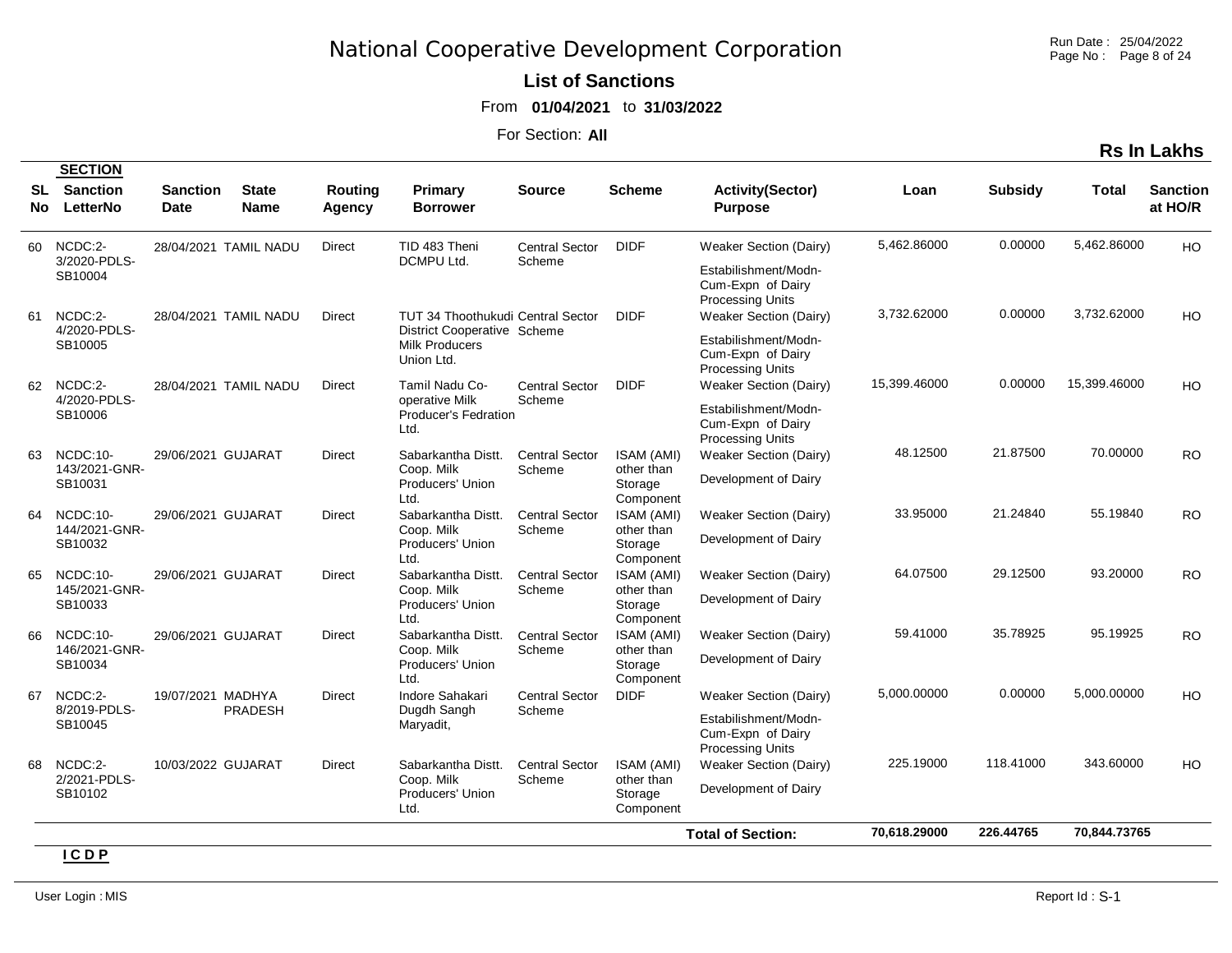Run Date : 25/04/2022 Page No: Page 9 of 24

**Rs In Lakhs**

#### **List of Sanctions**

From **01/04/2021** to **31/03/2022**

For Section: **All**

|            | <b>SECTION</b>                                      |                                |                             |                   |                                                                                            |                                    |                                                                 |                                                                      |           |                |              |                            |
|------------|-----------------------------------------------------|--------------------------------|-----------------------------|-------------------|--------------------------------------------------------------------------------------------|------------------------------------|-----------------------------------------------------------------|----------------------------------------------------------------------|-----------|----------------|--------------|----------------------------|
| SL.<br>No. | <b>Sanction</b><br>LetterNo                         | <b>Sanction</b><br><b>Date</b> | <b>State</b><br><b>Name</b> | Routing<br>Agency | <b>Primary</b><br><b>Borrower</b>                                                          | <b>Source</b>                      | <b>Scheme</b>                                                   | <b>Activity(Sector)</b><br><b>Purpose</b>                            | Loan      | <b>Subsidy</b> | <b>Total</b> | <b>Sanction</b><br>at HO/R |
| 69         | NCDC:5-29/95 - 09/09/2021 OTHERS<br>ICDP-SB10055    |                                |                             | Direct            | Training expenditure Central Sector<br>on Intg. Coop. Dev. Scheme<br>Projects              |                                    | Intg. Coop.<br>Dev. Projects<br>in selected<br><b>Districts</b> | ICDP (ICDP)<br>Implementation of ICD<br>Project In Selected Distt.   | 0.00000   | 8.86151        | 8.86151      | <b>RO</b>                  |
| 70         | NCDC:5-29/95 - 31/03/2022 OTHERS<br>ICDP-SB10156    |                                |                             | Direct            | Training expenditure Central Sector<br>on Intg. Coop. Dev. Scheme<br>Projects              |                                    | Intg. Coop.<br>Dev. Projects<br>in selected<br><b>Districts</b> | ICDP (ICDP)<br>Implementation of ICD<br>Project In Selected Distt.   | 0.00000   | 59.04932       | 59.04932     | <b>RO</b>                  |
|            |                                                     |                                |                             |                   |                                                                                            |                                    |                                                                 | <b>Total of Section:</b>                                             | 0.00000   | 67.91083       | 67.91083     |                            |
| 71         | <b>STORAGE</b><br>NCDC:4-<br>1/2020-RNC-<br>AB10037 |                                | 08/03/2022 JHARKHAND        | <b>Direct</b>     | <b>Gramin Bachat Awm Central Sector</b><br>Sakh Swawlambi<br>Sahkari Samiti Ltd.           | Scheme                             | ISAM (AMI)<br>Storage<br>Comp.- other<br>than TSP               | Storage (Marketing Godowns)<br><b>Construction of New</b><br>Godowns | 3.55900   | 0.00000        | 3.55900      | <b>RO</b>                  |
|            | 72 NCDC:6-<br>22/2021-BPL-<br>SB10044               | 16/07/2021 MADHYA              | <b>PRADESH</b>              | <b>Direct</b>     | Sahakari Sheetgrih<br>Sanstha Maryadit,<br>Rau                                             | <b>Central Sector</b><br>Scheme    | Asstt for<br>Mktg,<br>Processing &<br>Stg etc for<br>Coop Dev   | Storage (Marketing Godowns)<br><b>Construction of New</b><br>Godowns | 58.92000  | 23.57000       | 82.49000     | <b>RO</b>                  |
| 73         | NCDC:5-<br>30/2021-BPL-<br>SB10077                  | 09/12/2021 MADHYA              | <b>PRADESH</b>              | <b>Direct</b>     | Sewa Sahakari<br>Samiti Mydt., Banki Scheme<br>Distt. Seoni, Madhya<br>Pradesh             | <b>Central Sector</b>              | ISAM (AMI)<br>Storage<br>Comp.- other<br>than TSP               | Storage (Rural Godowns)<br><b>Construction of New</b><br>Godowns     | 41.70000  | 17.50000       | 59.20000     | <b>RO</b>                  |
|            | 74 NCDC:4-<br>47/2021-RNC-<br>SB10095               |                                | 21/02/2022 JHARKHAND        | <b>Direct</b>     | Arpan Udyogic<br>Sahyog Samiti Ltd.                                                        | <b>Central Sector</b><br>Scheme    | ISAM (AMI)<br>Storage<br>Comp.- other<br>than TSP               | Storage (Marketing Godowns)<br><b>Construction of New</b><br>Godowns | 39.98800  | 8.75000        | 48.73800     | <b>RO</b>                  |
|            |                                                     |                                |                             |                   |                                                                                            | <b>Central Sector</b><br>Scheme    | ISAM (AMI)<br>other than<br>Storage<br>Component                | Storage (Marketing Godowns)<br><b>Construction of New</b><br>Godowns | 24.90900  | 9.58000        | 34.48900     |                            |
| 75         | NCDC:8-<br>1/2021-STG.-<br>SB10113                  |                                | 24/03/2022 KARNATAKA        | <b>Direct</b>     | Prathamika Krushi<br>Pattina Sahakara<br>Sangha Niyamitha,<br>Kotekal, Guledgudd<br>Taluka | Corporation<br>Sponsored<br>Scheme | Corpn Spon.<br>Scheme                                           | Storage (Rural Godowns)<br><b>Construction of New</b><br>Godowns     | 252.00000 | 0.00000        | 252.00000    | HO                         |
| 76         | NCDC:11-<br>1/2022/STG/BL<br>R-SB10125              |                                | 30/03/2022 KARNATAKA        | <b>Direct</b>     | Khanapur Taluka<br>Agricultural Produce Scheme<br>Coop. Mktg. Socy<br>Ltd.                 | <b>Central Sector</b>              | ISAM (AMI)<br>Storage<br>Comp.- other<br>than TSP               | Storage (Marketing Godowns)<br><b>Construction of New</b><br>Godowns | 16.07500  | 1.36500        | 17.44000     | <b>RO</b>                  |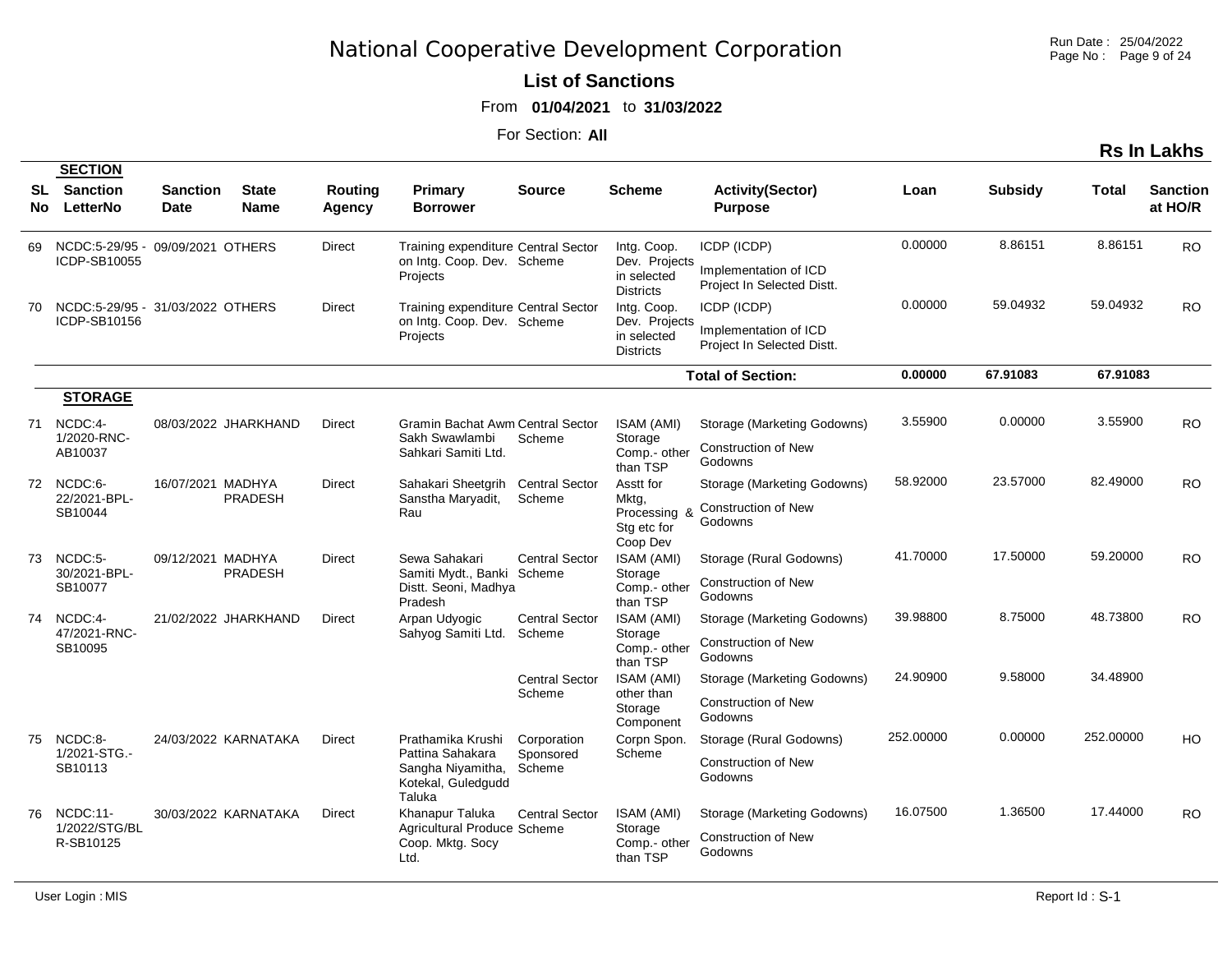Run Date : 25/04/2022 Page No : Page 10 of 24

#### **List of Sanctions**

From **01/04/2021** to **31/03/2022**

|             |                                                      |                                |                               |                   |                                                                         |                                    |                                                      |                                                                          |             |                |              | <b>Rs In Lakhs</b>         |
|-------------|------------------------------------------------------|--------------------------------|-------------------------------|-------------------|-------------------------------------------------------------------------|------------------------------------|------------------------------------------------------|--------------------------------------------------------------------------|-------------|----------------|--------------|----------------------------|
| SL.<br>No l | <b>SECTION</b><br><b>Sanction</b><br>LetterNo        | <b>Sanction</b><br><b>Date</b> | <b>State</b><br><b>Name</b>   | Routing<br>Agency | Primary<br><b>Borrower</b>                                              | <b>Source</b>                      | <b>Scheme</b>                                        | <b>Activity(Sector)</b><br><b>Purpose</b>                                | Loan        | <b>Subsidy</b> | <b>Total</b> | <b>Sanction</b><br>at HO/R |
| 77          | NCDC:11-<br>2/2022/STG/BL<br>R-SB10126               |                                | 30/03/2022 KARNATAKA          | <b>Direct</b>     | Seva Sahakara<br>Sangha Niyamitha,<br>Bheemanakone                      | <b>Central Sector</b><br>Scheme    | ISAM (AMI)<br>Storage<br>Comp.- other<br>than TSP    | Storage (Rural Godowns)<br><b>Construction of New</b><br>Godowns         | 27.95000    | 2.56300        | 30.51300     | <b>RO</b>                  |
| 78          | NCDC:11-<br>3/2022/STG/BL<br>R-SB10127               |                                | 30/03/2022 KARNATAKA          | <b>Direct</b>     | K.R. Pete Kasaba<br>Krushi Pattina<br>Sahakara Sangha<br>Niyamitha      | <b>Central Sector</b><br>Scheme    | ISAM (AMI)<br>Storage<br>Comp.- other<br>than TSP    | Storage (Rural Godowns)<br><b>Construction of New</b><br>Godowns         | 26.13000    | 1.75000        | 27.88000     | <b>RO</b>                  |
|             |                                                      |                                |                               |                   |                                                                         | Corporation<br>Sponsored<br>Scheme | Corpn Spon.<br>Scheme                                | Storage (Others)<br><b>Others</b>                                        | 22.83500    | 0.00000        | 22.83500     |                            |
|             |                                                      |                                |                               |                   |                                                                         |                                    |                                                      | <b>Total of Section:</b>                                                 | 514.06600   | 65.07800       | 579.14400    |                            |
|             | <b>TEXTILE</b>                                       |                                |                               |                   |                                                                         |                                    |                                                      |                                                                          |             |                |              |                            |
| 79          | NCDC:24-<br>2/2017-TEXT-<br>AB10024                  |                                | 17/12/2021 MAHARASHTRA Direct |                   | Haranai Sahakari<br>Soot Girani Limited                                 | Corporation<br>Sponsored<br>Scheme | Corpn Spon.<br>Scheme                                | Agro Processing (Textile)<br><b>Working Capital</b>                      | 355.00000   | 0.00000        | 355.00000    | HO                         |
| 80          | NCDC:24-<br>$4/2017 -$<br><b>TEXTILE-</b><br>AB10027 |                                | 12/01/2022 MAHARASHTRA Direct |                   | Babasaheb Kedar<br>Shetkari Sahakari<br>Soot Girni Limited              | Corporation<br>Sponsored<br>Scheme | Corpn Spon.<br>Scheme                                | Agro Processing (Textile)<br><b>Working Capital</b>                      | 1,189.00000 | 0.00000        | 1,189.00000  | HO                         |
| 81          | NCDC:20-<br>6/2016-TEX-<br>SB10002                   |                                | 09/04/2021 MAHARASHTRA Direct |                   | Babasaheb Naik<br>Kapus Utpadak<br>Sahakari Soot Girni<br>Limited       | <b>Others</b>                      | Interest<br>Subsidy<br>(GOM)                         | Agro Processing (Textile)<br>Interest subsidy (Interest<br>subvention)   | 0.00000     | 165.71000      | 165.71000    | HO                         |
| 82          | NCDC:2-<br>1/2015-TEX-<br>SB10003                    |                                | 23/04/2021 MAHARASHTRA Direct |                   | Metro Hi-Tech<br><b>Cooperative Textile</b><br>Park Ltd.                | <b>Others</b>                      | Interest<br>Subsidy<br>(GOM)                         | Agro Processing (Textile)<br>Interest subsidy (Interest<br>subvention)   | 0.00000     | 88.29000       | 88.29000     | HO                         |
| 83          | NCDC:8-<br>1/2020/CD(G&P<br>)/BLR-SB10011            |                                | 27/05/2021 KARNATAKA          | <b>Direct</b>     | The Raichur<br>Agricultural Produce Scheme<br>Marketing &<br>Processing | <b>Central Sector</b>              | Asstt. for<br>Cotton Dev.,<br>G&P and<br>Spng. Mills | Agro Processing (Textile)<br>Modn/New Ginning &<br><b>Pressing Units</b> | 76.05000    | 0.00000        | 76.05000     | <b>RO</b>                  |
|             |                                                      |                                |                               |                   | Cooperative Socy.<br>Ltd.                                               | Corporation<br>Sponsored<br>Scheme | Corpn Spon.<br>Scheme                                | Promotional & Development<br>(Promotional & Development)<br>Publicity    | 0.00000     | 22.95000       | 22.95000     |                            |
| 84          | NCDC:24-<br>2/2017-TEX-<br>SB10111                   |                                | 17/03/2022 MAHARASHTRA Direct |                   | Haranai Sahakari<br>Soot Girani Limited                                 | <b>Others</b>                      | Interest<br>Subsidy<br>(GOM)                         | Agro Processing (Textile)<br>Interest subsidy (Interest<br>subvention)   | 0.00000     | 19.78547       | 19.78547     | H <sub>O</sub>             |
|             |                                                      |                                |                               |                   |                                                                         |                                    |                                                      | <b>Total of Section:</b>                                                 | 1.620.05000 | 296.73547      | 1,916.78547  |                            |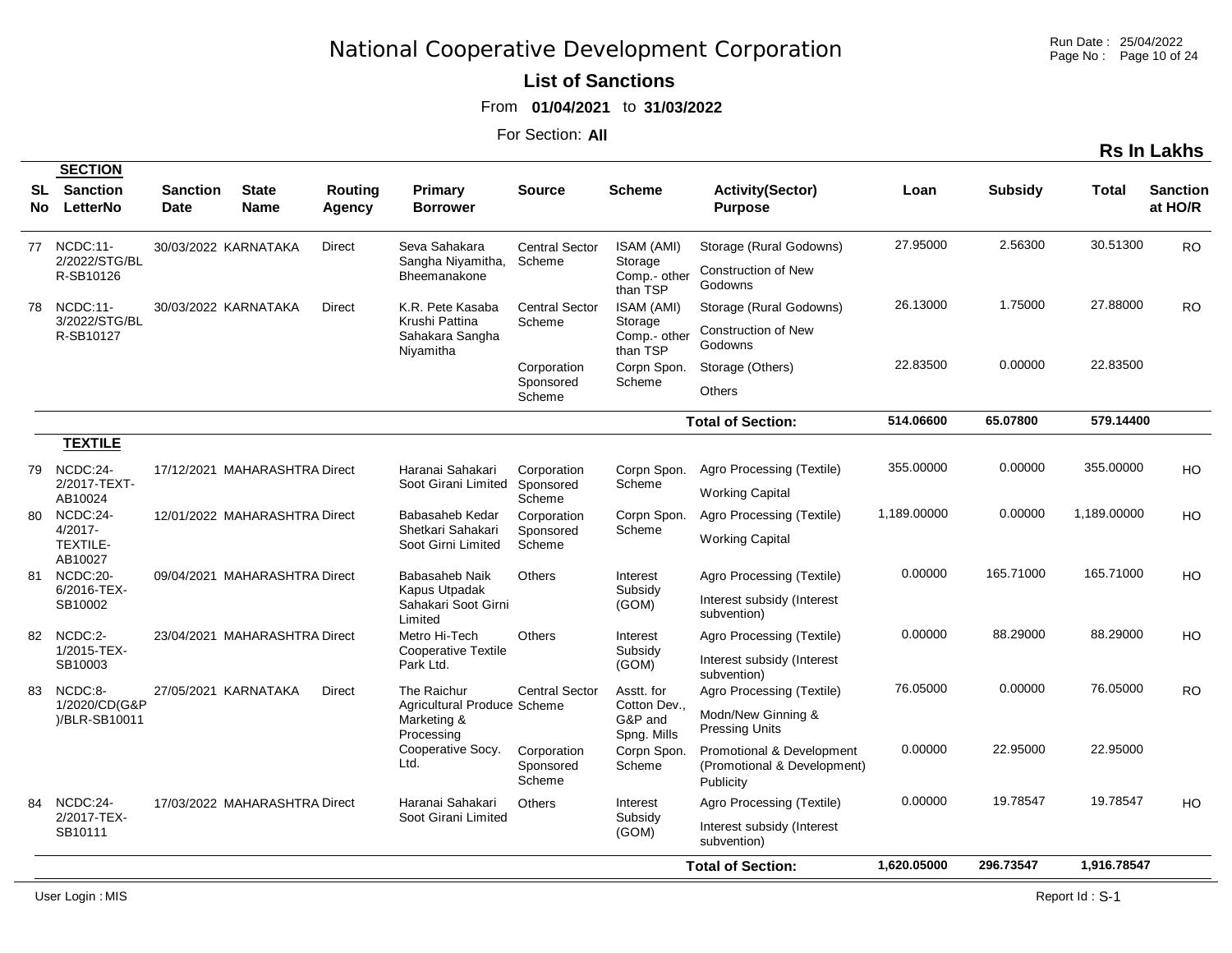Run Date : 25/04/2022 Page No : Page 11 of 24

**Rs In Lakhs**

#### **List of Sanctions**

From **01/04/2021** to **31/03/2022**

For Section: **All**

| SL<br>No. | <b>SECTION</b><br><b>Sanction</b><br>LetterNo | <b>Sanction</b><br>Date | <b>State</b><br><b>Name</b> | <b>Routing</b><br>Agency | Primary<br><b>Borrower</b>                                                              | <b>Source</b>         | <b>Scheme</b>                                    | <b>Activity(Sector)</b><br><b>Purpose</b>                                                               | Loan      | <b>Subsidy</b> | Total     | <b>Sanction</b><br>at HO/R |
|-----------|-----------------------------------------------|-------------------------|-----------------------------|--------------------------|-----------------------------------------------------------------------------------------|-----------------------|--------------------------------------------------|---------------------------------------------------------------------------------------------------------|-----------|----------------|-----------|----------------------------|
|           | <b>HANDLOOM</b>                               |                         |                             |                          |                                                                                         |                       |                                                  |                                                                                                         |           |                |           |                            |
| 85        | NCDC:4-<br>2/2019-TEX<br>(HLM)-AB10039        | 22/03/2022 HIMACHAL     | <b>PRADESH</b>              | <b>Direct</b>            | <b>Bhutti Weavers</b><br>Cooperative Society Sponsored<br>Limited<br>(BHUTTICO)         | Corporation<br>Scheme | Corpn Spon.<br>Scheme                            | <b>Weaker Section (Handlooms)</b><br><b>Working Capital</b>                                             | 181.60000 | 0.00000        | 181.60000 | HO                         |
| 86        | NCDC:4-<br>2/2019-TEX<br>(HLM)-SB10001        | 07/04/2021 HIMACHAL     | <b>PRADESH</b>              | <b>Direct</b>            | <b>Bhutti Weavers</b><br>Cooperative Society Sponsored<br>Limited<br>(BHUTTICO)         | Corporation<br>Scheme | Corpn Spon.<br>Scheme                            | Weaker Section (Handlooms)<br><b>Working Capital</b>                                                    | 455.00000 | 0.00000        | 455.00000 | HO                         |
|           |                                               |                         |                             |                          |                                                                                         |                       |                                                  | <b>Total of Section:</b>                                                                                | 636.60000 | 0.00000        | 636.60000 |                            |
|           | <b>JUTE</b>                                   |                         |                             |                          |                                                                                         |                       |                                                  |                                                                                                         |           |                |           |                            |
| 87        | NCDC:YS-                                      |                         | 10/05/2021 TELANGANA        | <b>Direct</b>            | Prabhavana Multi                                                                        | <b>Central Sector</b> | Asstt for                                        | Yuva Sahakar (Yuva Sahakar)                                                                             | 4.80000   | 1.60000        | 6.40000   | <b>RO</b>                  |
|           | PMSC/2-<br>71/2021/HYD<br>(TS)-SB10010        |                         |                             |                          | State Women's Jute Scheme<br>and Allied Fibre<br>Products<br><b>Cooperative Society</b> |                       | Mktg,<br>Processing &<br>Stg etc for<br>Coop Dev | Yuva Sahakar                                                                                            |           |                |           |                            |
|           |                                               |                         |                             |                          |                                                                                         |                       |                                                  | <b>Total of Section:</b>                                                                                | 4.80000   | 1.60000        | 6.40000   |                            |
|           | <b>FOODGRAIN</b>                              |                         |                             |                          |                                                                                         |                       |                                                  |                                                                                                         |           |                |           |                            |
| 88        | NCDC:8-                                       | 30/06/2021 GUJARAT      |                             | Direct                   | Shree                                                                                   | <b>Central Sector</b> | ISAM (AMI)                                       | Agro Processing (Food Grain)                                                                            | 46.67000  | 30.00000       | 76.67000  | <b>RO</b>                  |
|           | 14/2021-GNR-<br>SB10035                       |                         |                             |                          | Bhagyalakshmi<br>Mahila Credit and<br>Consumers Co-Op<br>society Ltd                    | Scheme                | other than<br>Storage<br>Component               | <b>Other Processing Units</b>                                                                           |           |                |           |                            |
| 89        | NCDC:8-<br>13/2021-GNR-<br>SB10036            | 30/06/2021 GUJARAT      |                             | <b>Direct</b>            | The Mahila Sahayak Central Sector<br>Gruh Udyog<br>Sahakari Mandali Ltd                 | Scheme                | ISAM (AMI)<br>other than<br>Storage<br>Component | Marketing & Inputs<br>(Marketing)<br>Purchase of<br>Equipments/Transport<br>Vehicle                     | 0.65800   | 0.46995        | 1.12795   | <b>RO</b>                  |
| 90.       | NCDC:35-<br>1/2021-PROC-<br>SB10059           |                         | 15/09/2021 KARNATAKA        | Direct                   | Shri Jijamata Mahila Central Sector<br>Audyogik Sahakari Scheme<br>Sangh Niyamit,       |                       | <b>PMFME</b>                                     | Agro Processing (Other<br>Processing)<br>PMFME-Formalisation of<br>Micro food Processing<br>Enterprises | 12.21000  | 7.77000        | 19.98000  | <b>RO</b>                  |
|           |                                               |                         |                             |                          |                                                                                         |                       |                                                  |                                                                                                         |           |                |           |                            |

#### **PLANTATION CROPS**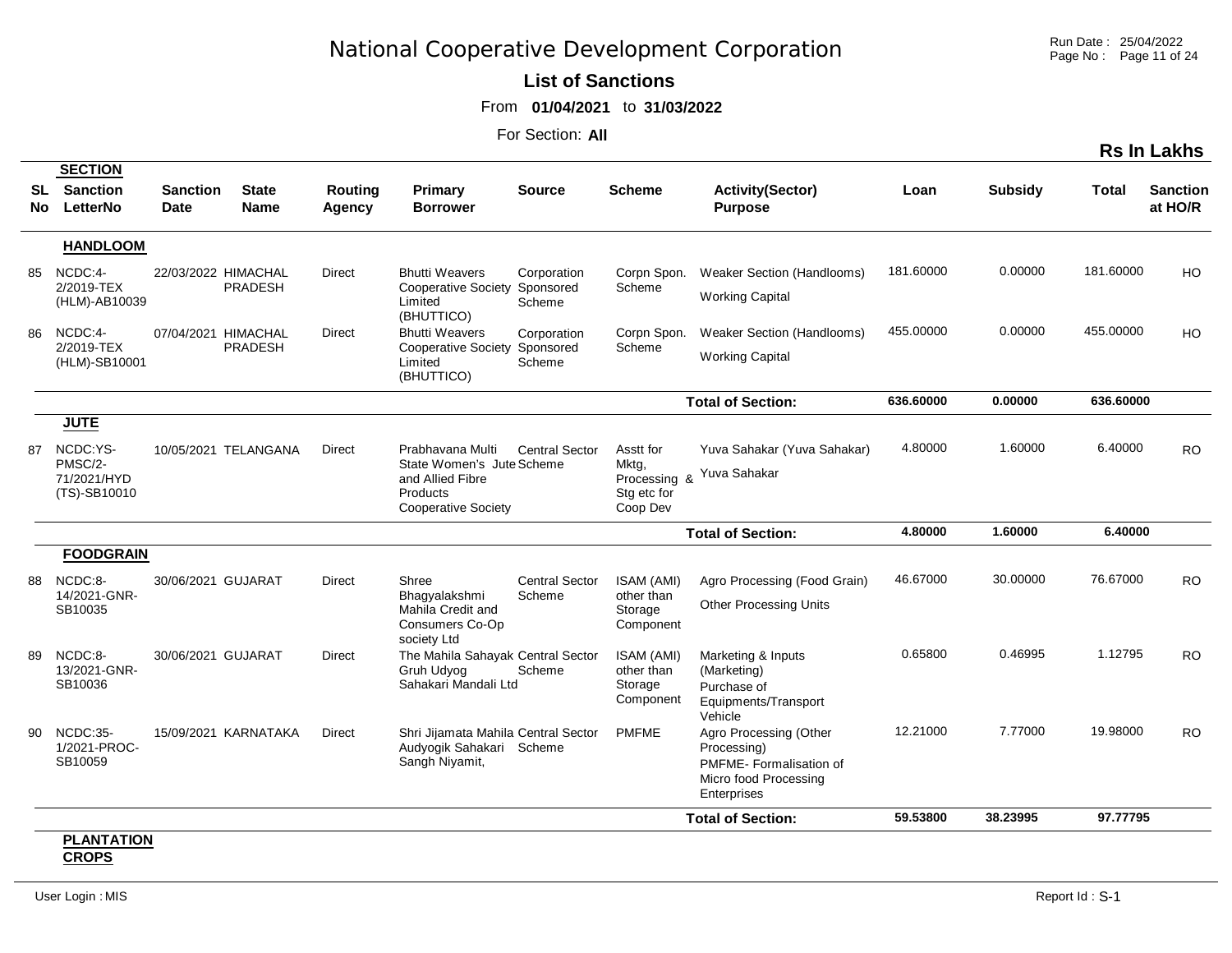Run Date : 25/04/2022 Page No : Page 12 of 24

#### **List of Sanctions**

From **01/04/2021** to **31/03/2022**

|           |                                               |                                |                               |                          |                                                                                                                                                    |                                    |                       |                                                                                         |           |                |           | <b>Rs In Lakhs</b>         |
|-----------|-----------------------------------------------|--------------------------------|-------------------------------|--------------------------|----------------------------------------------------------------------------------------------------------------------------------------------------|------------------------------------|-----------------------|-----------------------------------------------------------------------------------------|-----------|----------------|-----------|----------------------------|
| SL<br>No. | <b>SECTION</b><br><b>Sanction</b><br>LetterNo | <b>Sanction</b><br><b>Date</b> | <b>State</b><br><b>Name</b>   | <b>Routing</b><br>Agency | Primary<br><b>Borrower</b>                                                                                                                         | <b>Source</b>                      | <b>Scheme</b>         | <b>Activity(Sector)</b><br><b>Purpose</b>                                               | Loan      | <b>Subsidy</b> | Total     | <b>Sanction</b><br>at HO/R |
| 91        | NCDC:1-<br>1/2022(TVM)-<br>SB10154            | 31/03/2022 KERALA              |                               | Direct                   | The North Malabar<br>District Cooperative Scheme<br>Supply & Marketing<br>Society Ltd.                                                             | <b>Central Sector</b>              | <b>PMFME</b>          | Agro Processing (Plantation<br>Crops)<br>Purchase of<br>Equipments/Transport<br>Vehicle | 20.00000  | 10.00000       | 30.00000  | <b>RO</b>                  |
|           |                                               |                                |                               |                          |                                                                                                                                                    |                                    |                       | <b>Total of Section:</b>                                                                | 20.00000  | 10.00000       | 30.00000  |                            |
|           | <b>SERVICE COOP.</b>                          |                                |                               |                          |                                                                                                                                                    |                                    |                       |                                                                                         |           |                |           |                            |
|           | 92 NCDC:5-<br>6/2017-C. IC &<br>SC-AB10001    |                                | 05/04/2021 KARNATAKA          | Direct                   | <b>NANDI SAHAKARI</b><br><b>SAKKARE</b><br><b>KARKHANE</b><br><b>KABBU</b><br><b>BELEGARAR</b><br><b>SADASYAR</b><br>PATTIN SAHAKARI<br>SANGHA NI. | Corporation<br>Sponsored<br>Scheme | Corpn Spon.<br>Scheme | Industrial & Service Coop.<br>(Service Cooperatives)<br><b>Working Capital</b>          | 226.00000 | 0.00000        | 226.00000 | HO                         |
| 93.       | NCDC:5-<br>36/2017- C, IC &<br>SC-AB10003     |                                | 15/04/2021 KARNATAKA          | Direct                   | <b>NANDI SAHAKARI</b><br><b>SAKKARE</b><br><b>KARKHANE</b><br><b>EMPLOYEE'S</b><br><b>CREDIT</b><br><b>COOPERATIVE</b><br><b>SOCIETY NIYAMIT</b>   | Corporation<br>Sponsored<br>Scheme | Corpn Spon.<br>Scheme | Industrial & Service Coop.<br>(Service Cooperatives)<br><b>Working Capital</b>          | 399.00000 | 0.00000        | 399.00000 | HO                         |
|           | 94 NCDC:59-<br>3/2019/SC/BLR-<br>AB10006      |                                | 07/05/2021 KARNATAKA          | Direct                   | Prathamika Krushi<br>Pattina Sahakara<br>Sangha Niyamitha,<br>Hadikere                                                                             | Corporation<br>Sponsored<br>Scheme | Corpn Spon.<br>Scheme | Industrial & Service Coop.<br>(Service Cooperatives)<br><b>Working Capital</b>          | 49.40000  | 0.00000        | 49.40000  | <b>RO</b>                  |
| 95        | NCDC:59-<br>4/2019/SC/BLR-<br>AB10008         |                                | 13/05/2021 KARNATAKA          | Direct                   | Prathamika Krushi<br>Pattina Sahakara<br>Sangha Niyamitha,<br>Mudugodu                                                                             | Corporation<br>Sponsored<br>Scheme | Corpn Spon.<br>Scheme | Industrial & Service Coop.<br>(Service Cooperatives)<br><b>Working Capital</b>          | 55.00000  | 0.00000        | 55.00000  | <b>RO</b>                  |
| 96        | NCDC:2-<br>16/2019(PUN)-<br>AB10010           |                                | 06/07/2021 MAHARASHTRA Direct |                          | Shramashakti<br>Kamgar Nagari<br>Sahakari Pat<br>Sanstha Ltd                                                                                       | Corporation<br>Sponsored<br>Scheme | Corpn Spon.<br>Scheme | Industrial & Service Coop.<br>(Service Cooperatives)<br><b>Working Capital</b>          | 40.00000  | 0.00000        | 40.00000  | <b>RO</b>                  |
| 97        | NCDC:59-<br>5/2018-SC/BLR-<br>AB10011         |                                | 16/07/2021 KARNATAKA          | Direct                   | Chitaguppa Pattina<br>Souharda Sahakari<br>Niyamit                                                                                                 | Corporation<br>Sponsored<br>Scheme | Corpn Spon.<br>Scheme | Industrial & Service Coop.<br>(Service Cooperatives)<br><b>Working Capital</b>          | 4.80000   | 0.00000        | 4.80000   | <b>RO</b>                  |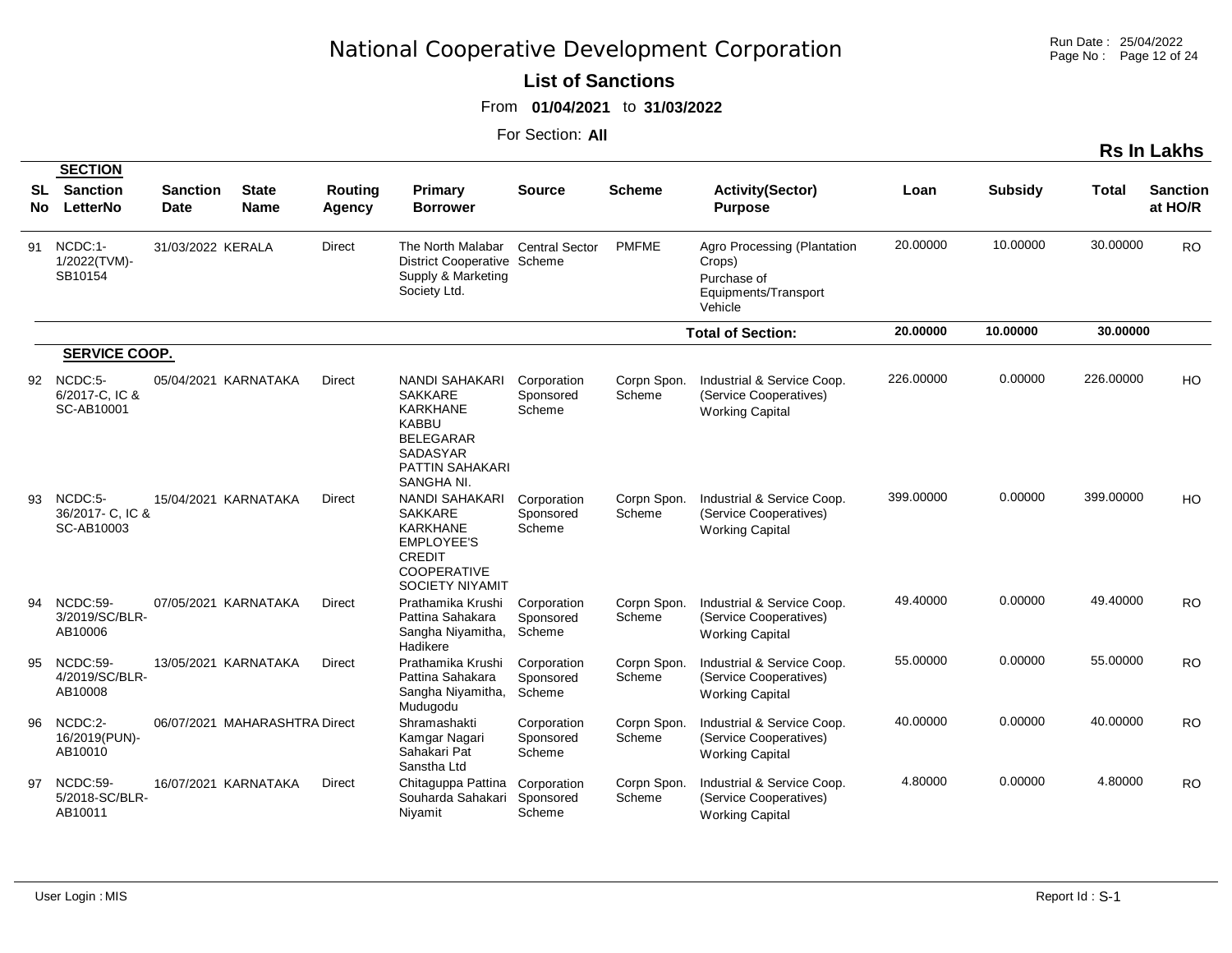Run Date : 25/04/2022 Page No : Page 13 of 24

#### **List of Sanctions**

From **01/04/2021** to **31/03/2022**

| <b>Rs In Lakhs</b> |
|--------------------|
|--------------------|

|                   | <b>SECTION</b>                                 |                                |                               |                   |                                                                             |                                    |                       |                                                                                   |           |                |           |                            |
|-------------------|------------------------------------------------|--------------------------------|-------------------------------|-------------------|-----------------------------------------------------------------------------|------------------------------------|-----------------------|-----------------------------------------------------------------------------------|-----------|----------------|-----------|----------------------------|
| <b>SL</b><br>No l | <b>Sanction</b><br>LetterNo                    | <b>Sanction</b><br><b>Date</b> | <b>State</b><br><b>Name</b>   | Routing<br>Agency | Primary<br><b>Borrower</b>                                                  | Source                             | <b>Scheme</b>         | <b>Activity(Sector)</b><br><b>Purpose</b>                                         | Loan      | <b>Subsidy</b> | Total     | <b>Sanction</b><br>at HO/R |
| 98                | NCDC:59-<br>5/2019/SC/BLR-<br>AB10012          |                                | 16/07/2021 KARNATAKA          | Direct            | Prathamika Krushi<br>Pattina Sahakara<br>Sangha Niyamitha,<br>Doranalu      | Corporation<br>Sponsored<br>Scheme | Corpn Spon.<br>Scheme | Industrial & Service Coop.<br>(Service Cooperatives)<br><b>Working Capital</b>    | 39.00000  | 0.00000        | 39.00000  | <b>RO</b>                  |
| 99                | NCDC:5-<br>13/2018 - C. IC &<br>SC-AB10013     |                                | 29/07/2021 KARNATAKA          | Direct            | Gnana Shale<br>Souharda<br>Cooperative Limited Scheme                       | Corporation<br>Sponsored           | Corpn Spon.<br>Scheme | Industrial & Service Coop.<br>(Service Cooperatives)<br><b>Working Capital</b>    | 160.00000 | 0.00000        | 160.00000 | HO                         |
|                   | 100 NCDC:2-<br>16/2019(PUN)-<br>AB10014        |                                | 06/08/2021 MAHARASHTRA Direct |                   | Shramashakti<br>Kamgar Nagari<br>Sahakari Pat<br>Sanstha Ltd                | Corporation<br>Sponsored<br>Scheme | Corpn Spon.<br>Scheme | Industrial & Service Coop.<br>(Service Cooperatives)<br><b>Working Capital</b>    | 5.18000   | 0.00000        | 5.18000   | <b>RO</b>                  |
|                   | 101 NCDC:59-<br>1/2017-SC/BLR-<br>AB10015      |                                | 10/08/2021 KARNATAKA          | <b>Direct</b>     | Gnana Shale<br>Souharda<br>Cooperative Limited Scheme                       | Corporation<br>Sponsored           | Corpn Spon.<br>Scheme | Industrial & Service Coop.<br>(Service Cooperatives)<br><b>Working Capital</b>    | 49.40000  | 0.00000        | 49.40000  | <b>RO</b>                  |
|                   | 102 NCDC:59-<br>6/2019-SC/BLR-<br>AB10016      |                                | 13/08/2021 KARNATAKA          | Direct            | Prathmik Krushi<br>Pattina Sahakara<br>Sangh Niyamit,<br>Beekanahalli       | Corporation<br>Sponsored<br>Scheme | Corpn Spon.<br>Scheme | Industrial & Service Coop.<br>(Service Cooperatives)<br><b>Agriculture Credit</b> | 15.80000  | 0.00000        | 15.80000  | <b>RO</b>                  |
|                   | 103 NCDC:5-<br>32/2017-<br>C,IC&SC-<br>AB10021 |                                | 17/09/2021 KARNATAKA          | <b>Direct</b>     | Gnana Shale<br>Souharda<br>Cooperative Limited Scheme                       | Corporation<br>Sponsored           | Corpn Spon.<br>Scheme | Industrial & Service Coop.<br>(Service Cooperatives)<br><b>Working Capital</b>    | 40.80000  | 0.00000        | 40.80000  | HO                         |
|                   | 104 NCDC:59-<br>6/2017/SC/BLR-<br>AB10023      |                                | 16/11/2021 KARNATAKA          | Direct            | Kinnal Prathmik<br>Krushi Pattin<br>Sahakara Sangha<br>Niyamitha, Kinnal    | Corporation<br>Sponsored<br>Scheme | Corpn Spon.<br>Scheme | Industrial & Service Coop.<br>(Service Cooperatives)<br><b>Working Capital</b>    | 99.00000  | 0.00000        | 99.00000  | <b>RO</b>                  |
|                   | 105 NCDC:59-<br>5/2018-SC/BLR-<br>AB10028      |                                | 20/01/2022 KARNATAKA          | Direct            | Chitaguppa Pattina<br>Souharda Sahakari<br>Niyamit                          | Corporation<br>Sponsored<br>Scheme | Corpn Spon.<br>Scheme | Industrial & Service Coop.<br>(Service Cooperatives)<br><b>Working Capital</b>    | 10.40000  | 0.00000        | 10.40000  | <b>RO</b>                  |
|                   | 106 NCDC:5-<br>13/2018- C, IC &<br>SC-AB10030  |                                | 04/02/2022 KARNATAKA          | Direct            | Gnana Shale<br>Souharda<br>Cooperative Limited Scheme                       | Corporation<br>Sponsored           | Corpn Spon.<br>Scheme | Industrial & Service Coop.<br>(Service Cooperatives)<br><b>Working Capital</b>    | 63.60000  | 0.00000        | 63.60000  | HO                         |
|                   | 107 NCDC:59-<br>6/2019-SC/BLR-<br>AB10033      |                                | 16/02/2022 KARNATAKA          | Direct            | Prathmik Krushi<br>Pattina Sahakara<br>Sangh Niyamit,<br>Beekanahalli       | Corporation<br>Sponsored<br>Scheme | Corpn Spon.<br>Scheme | Industrial & Service Coop.<br>(Service Cooperatives)<br><b>Agriculture Credit</b> | 13.44000  | 0.00000        | 13.44000  | <b>RO</b>                  |
|                   | 108 NCDC:59-<br>4/2017/SC/BLR-<br>AB10036      |                                | 04/03/2022 KARNATAKA          | <b>Direct</b>     | Yadura Prathmik<br>Krushi Pattina<br>Sahakara Sangha<br>Niyamitha, Chikkodi | Corporation<br>Sponsored<br>Scheme | Corpn Spon.<br>Scheme | Industrial & Service Coop.<br>(Service Cooperatives)<br><b>Working Capital</b>    | 80.00000  | 0.00000        | 80.00000  | <b>RO</b>                  |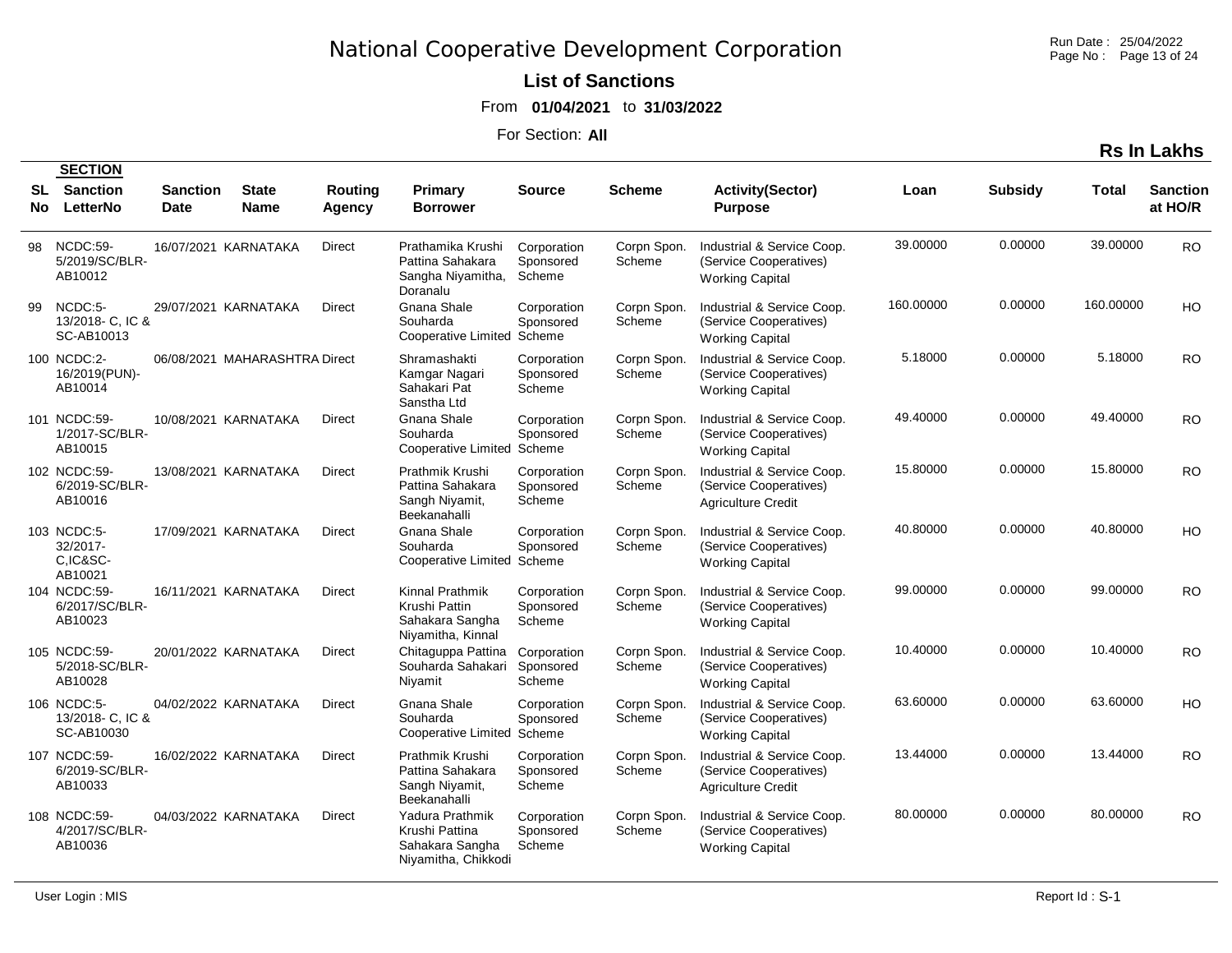Run Date : 25/04/2022 Page No : Page 14 of 24

#### **List of Sanctions**

From **01/04/2021** to **31/03/2022**

| <b>Rs In Lakhs</b> |
|--------------------|
|--------------------|

|           | <b>SECTION</b>                                                                   |                         |                      |                          |                                                                                                                 |                                    |                       |                                                                                |              |                |              |                            |
|-----------|----------------------------------------------------------------------------------|-------------------------|----------------------|--------------------------|-----------------------------------------------------------------------------------------------------------------|------------------------------------|-----------------------|--------------------------------------------------------------------------------|--------------|----------------|--------------|----------------------------|
| SL<br>No. | <b>Sanction</b><br>LetterNo                                                      | <b>Sanction</b><br>Date | <b>State</b><br>Name | Routing<br><b>Agency</b> | <b>Primary</b><br><b>Borrower</b>                                                                               | <b>Source</b>                      | <b>Scheme</b>         | <b>Activity(Sector)</b><br><b>Purpose</b>                                      | Loan         | <b>Subsidy</b> | Total        | <b>Sanction</b><br>at HO/R |
|           | 109 NCDC:59-<br>9/2019-SC/BLR-<br>AB10040                                        |                         | 28/03/2022 KARNATAKA | Direct                   | Soubhagyalaxmi<br>Vividhoddesha<br>Souharda Sahakari Scheme<br>Niyamit, Koppal                                  | Corporation<br>Sponsored           | Corpn Spon.<br>Scheme | Industrial & Service Coop.<br>(Service Cooperatives)<br><b>Working Capital</b> | 79.00000     | 0.00000        | 79.00000     | <b>RO</b>                  |
|           | 110 NCDC:59-<br>1/2019/SC/BLR-<br>AB10041                                        |                         | 29/03/2022 KARNATAKA | Direct                   | Prathamika Krushi<br>Pattina Sahakara<br>Sangha Niyamitha,<br>Koranahalli                                       | Corporation<br>Sponsored<br>Scheme | Corpn Spon.<br>Scheme | Industrial & Service Coop.<br>(Service Cooperatives)<br><b>Working Capital</b> | 27.16000     | 0.00000        | 27.16000     | <b>RO</b>                  |
|           | 111 NCDC:5-<br>18/2020 - C, IC<br>& SC-SB10008                                   | 07/05/2021 ANDHRA       | <b>PRADESH</b>       | Direct                   | <b>Stree Nidhi Credit</b><br>Cooperative<br>Federation Ltd.                                                     | Corporation<br>Sponsored<br>Scheme | Corpn Spon.<br>Scheme | Industrial & Service Coop.<br>(Service Cooperatives)<br><b>Working Capital</b> | 29,500.00000 | 0.00000        | 29,500.00000 | HO                         |
|           | 112 NCDC:BBS/DF/ 10/05/2021 ODISHA<br>13(35)/2017-<br>SB10009                    |                         |                      | Direct                   | <b>SELF</b><br><b>EMPLOYMENT</b><br>MAHILA<br><b>COOPERATIVE</b><br><b>ORGANISATION</b><br>LTD.                 | Corporation<br>Sponsored<br>Scheme | Corpn Spon.<br>Scheme | Industrial & Service Coop.<br>(Service Cooperatives)<br><b>Working Capital</b> | 50.00000     | 0.00000        | 50.00000     | <b>RO</b>                  |
|           | 113 NCDC:5-<br>19/2020 - C, IC<br>& SC-SB10012                                   | 27/05/2021 KERALA       |                      | Direct                   | <b>Calicut City Service</b><br>Cooperative Bank                                                                 | Corporation<br>Sponsored<br>Scheme | Corpn Spon.<br>Scheme | Industrial & Service Coop.<br>(Service Cooperatives)<br><b>Working Capital</b> | 20,000.00000 | 0.00000        | 20,000.00000 | HO                         |
|           | 114 NCDC:07(ZIRO) 26/07/2021 ARUNACHAL<br>11/2021(GWT)-<br>SB10046               |                         | <b>PRADESH</b>       | <b>Direct</b>            | High Vision Thrift & Corporation<br><b>Credit Cooperative</b><br>Society Ltd.                                   | Sponsored<br>Scheme                | Corpn Spon.<br>Scheme | Industrial & Service Coop.<br>(Service Cooperatives)<br><b>Working Capital</b> | 25.00000     | 0.00000        | 25.00000     | <b>RO</b>                  |
|           | 115 NCDC:7-1/2021 29/07/2021 TAMIL NADU<br>- C, IC & SC-<br>SB10050              |                         |                      | <b>Direct</b>            | The Indian medical<br><b>Practitioners' Co-</b><br>operative Pharmacy Scheme<br>and Stores                      | Corporation<br>Sponsored           | Corpn Spon.<br>Scheme | Ayushman Sahakar (Service<br>Cooperatives)<br>Hospital & Healthcare            | 1,694.17000  | 0.00000        | 1,694.17000  | HO                         |
|           | 116 NCDC:5-5/2021 16/08/2021 ANDHRA<br>- C, IC & SC-<br>SB10051                  |                         | <b>PRADESH</b>       | Direct                   | <b>Stree Nidhi Credit</b><br>Cooperative<br>Federation Ltd.                                                     | Corporation<br>Sponsored<br>Scheme | Corpn Spon.<br>Scheme | Industrial & Service Coop.<br>(Service Cooperatives)<br><b>Working Capital</b> | 29,500.00000 | 0.00000        | 29,500.00000 | HO                         |
|           | 117 NCDC:59-<br>1/2021-SC/BLR-<br>SB10061                                        |                         | 29/09/2021 KARNATAKA | Direct                   | Gnana Shale<br>Souharda<br>Cooperative Limited Scheme                                                           | Corporation<br>Sponsored           | Corpn Spon.<br>Scheme | Industrial & Service Coop.<br>(Service Cooperatives)<br><b>Working Capital</b> | 97.00000     | 0.00000        | 97.00000     | <b>RO</b>                  |
|           | 118 NCDC:5-3/2021 01/10/2021 MAHARASHTRA Direct<br>$-$ C, IC & SC $-$<br>SB10067 |                         |                      |                          | Vanashri Nanasaheb Corporation<br>Mahadit Multi State Sponsored<br>Urban Cooperative Scheme<br>Credit Socy Ltd. |                                    | Corpn Spon.<br>Scheme | Industrial & Service Coop.<br>(Service Cooperatives)<br><b>Working Capital</b> | 225.00000    | 0.00000        | 225.00000    | HO                         |
|           | 119 NCDC:5-7/2021 13/10/2021 TELANGANA<br>- C, IC & SC-<br>SB10070               |                         |                      | <b>Direct</b>            | StreeNidhi Credit<br>Cooperative<br>Federation Ltd                                                              | Corporation<br>Sponsored<br>Scheme | Corpn Spon.<br>Scheme | Industrial & Service Coop.<br>(Service Cooperatives)<br><b>Working Capital</b> | 29,500.00000 | 0.00000        | 29,500.00000 | HO                         |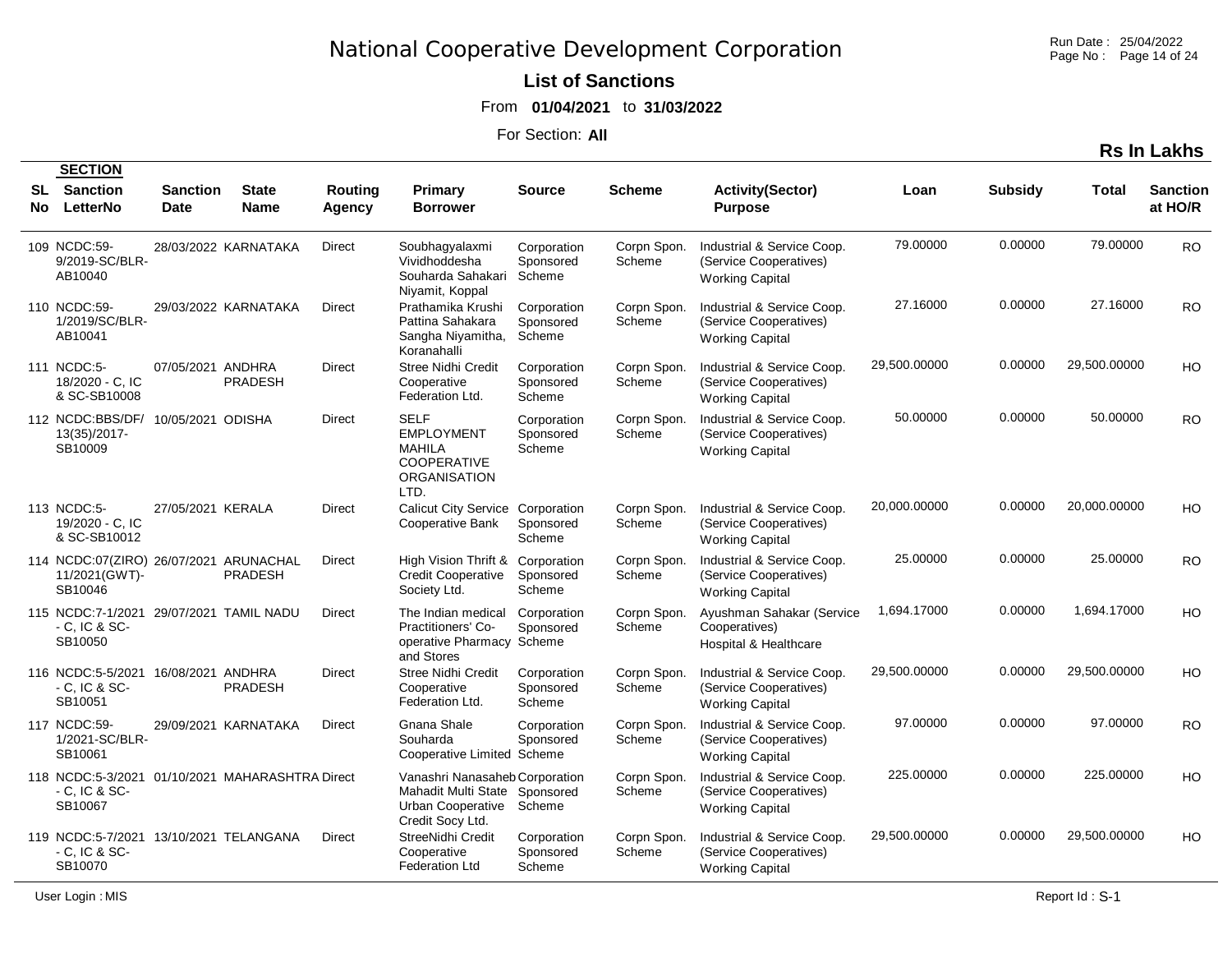Run Date : 25/04/2022 Page No : Page 15 of 24

### **List of Sanctions**

From **01/04/2021** to **31/03/2022**

For Section: **All**

| п. | . .<br>- 1 |
|----|------------|
|    |            |

|           | <b>SECTION</b>                                                       |                                |                                                 |                                        |                                                                                     |                                    |                                               |                                                                                |                |                |                        |                            |
|-----------|----------------------------------------------------------------------|--------------------------------|-------------------------------------------------|----------------------------------------|-------------------------------------------------------------------------------------|------------------------------------|-----------------------------------------------|--------------------------------------------------------------------------------|----------------|----------------|------------------------|----------------------------|
| SL<br>No. | <b>Sanction</b><br>LetterNo                                          | <b>Sanction</b><br><b>Date</b> | <b>State</b><br><b>Name</b>                     | Routing<br>Agency                      | Primary<br><b>Borrower</b>                                                          | <b>Source</b>                      | <b>Scheme</b>                                 | <b>Activity(Sector)</b><br><b>Purpose</b>                                      | Loan           | <b>Subsidy</b> | Total                  | <b>Sanction</b><br>at HO/R |
|           | $-$ C, IC & SC $-$<br>SB10071                                        |                                | 120 NCDC:5-8/2021 22/10/2021 MAHARASHTRA Direct |                                        | Annapurna Mahila<br>Co-op. Credit<br>Society Ltd.                                   | Corporation<br>Sponsored<br>Scheme | Corpn Spon.<br>Scheme                         | Industrial & Service Coop.<br>(Service Cooperatives)<br><b>Working Capital</b> | 5,000.00000    | 0.00000        | 5,000.00000            | HO                         |
|           | 121 NCDC:5-6/2021 10/11/2021 KERALA<br>$-$ C, IC & SC $-$<br>SB10072 |                                |                                                 | <b>Direct</b>                          | <b>MYLAPRA</b><br><b>SERVICE</b><br><b>COOPERATIVE</b><br><b>BANK LTD.</b>          | Corporation<br>Sponsored<br>Scheme | Corpn Spon.<br>Scheme                         | Industrial & Service Coop.<br>(Service Cooperatives)<br><b>Working Capital</b> | 1,500.00000    | 0.00000        | 1,500.00000            | <b>HO</b>                  |
|           | 122 NCDC:5-<br>13/2021 - C, IC<br>& SC-SB10080                       | 05/01/2022 BIHAR               |                                                 | State<br>Cooperative<br><b>Banks</b>   | The Bihar State<br><b>Cooperative Bank</b><br>Ltd.                                  | Corporation<br>Sponsored<br>Scheme | Corpn Spon.<br>Scheme                         | Industrial & Service Coop.<br>(Service Cooperatives)<br><b>Working Capital</b> | 2,50,000.00000 |                | 0.00000 2,50,000.00000 | <b>HO</b>                  |
|           | 123 NCDC:5-<br>11/2021 - C, IC<br>& SC-SB10083                       | 20/01/2022 ANDHRA              | PRADESH                                         | <b>Direct</b>                          | <b>Stree Nidhi Credit</b><br>Cooperative<br>Federation Ltd.                         | Corporation<br>Sponsored<br>Scheme | Corpn Spon.<br>Scheme                         | Industrial & Service Coop.<br>(Service Cooperatives)<br><b>Working Capital</b> | 29,500.00000   | 0.00000        | 29,500.00000           | HO                         |
|           | 124 NCDC:5-<br>10/2021-C. IC &<br>SC-SB10084                         | 28/01/2022 KERALA              |                                                 | Direct                                 | Balaramapuram<br>Service Cooperative Sponsored<br>Bank Ltd. No. T14                 | Corporation<br>Scheme              | Corpn Spon.<br>Scheme                         | Industrial & Service Coop.<br>(Service Cooperatives)<br><b>Working Capital</b> | 5,000.00000    | 0.00000        | 5,000.00000            | HO                         |
|           | 125 NCDC:5-<br>15/2021-<br>C,IC&SC-<br>SB10086                       |                                | 08/02/2022 TELANGANA                            | <b>Direct</b>                          | StreeNidhi Credit<br>Cooperative<br><b>Federation Ltd</b>                           | Corporation<br>Sponsored<br>Scheme | Corpn Spon.<br>Scheme                         | Industrial & Service Coop.<br>(Service Cooperatives)<br><b>Working Capital</b> | 20,000.00000   | 0.00000        | 20,000.00000           | HO                         |
|           | 126 NCDC:5-<br>12/2021-C, IC &<br>SC-SB10100                         | 07/03/2022 MADHYA              | <b>PRADESH</b>                                  | <b>District</b><br>Cooperative<br>Bank | Jila Sahakari<br>Kendriya Bank<br>Marayadit, Dewas                                  | Corporation<br>Sponsored<br>Scheme | Corpn Spon.<br>Scheme                         | Industrial & Service Coop.<br>(Service Cooperatives)<br><b>Working Capital</b> | 12,000.00000   | 0.00000        | 12.000.00000           | <b>HO</b>                  |
|           | 127 NCDC:5-<br>9/2021- C, IC &<br>SC-SB10101                         | 08/03/2022 ODISHA              |                                                 | <b>Direct</b>                          | Puri Urban and<br>Rural Development Sponsored<br>Cooperative Society Scheme<br>Ltd. | Corporation                        | Corpn Spon.<br>Scheme                         | Industrial & Service Coop.<br>(Service Cooperatives)<br><b>Working Capital</b> | 287.00000      | 0.00000        | 287.00000              | HO                         |
|           |                                                                      |                                |                                                 |                                        |                                                                                     |                                    |                                               | <b>Total of Section:</b>                                                       | 4,35,335.15000 | 0.00000        | 4,35,335.15000         |                            |
|           | <b>M.I.S.</b>                                                        |                                |                                                 |                                        |                                                                                     |                                    |                                               |                                                                                |                |                |                        |                            |
|           | 128 NCDC:9-<br>32/2021-BPL-<br>SB10057                               | 13/09/2021 MADHYA              | <b>PRADESH</b>                                  | Direct                                 | Swashryee Mahila<br>Sakh Sahkari<br>Sanstha Maryadit                                | <b>Central Sector</b><br>Scheme    | Asstt for<br>Mktg,<br>Stg etc for<br>Coop Dev | Computerisation<br>(Computerisation)<br>Processing & Computerisation           | 33.33800       | 10.25800       | 43.59600               | <b>RO</b>                  |
|           |                                                                      |                                |                                                 |                                        |                                                                                     |                                    |                                               | <b>Total of Section:</b>                                                       | 33.33800       | 10.25800       | 43.59600               |                            |
|           | <b>CCD</b>                                                           |                                |                                                 |                                        |                                                                                     |                                    |                                               |                                                                                |                |                |                        |                            |

**C S R**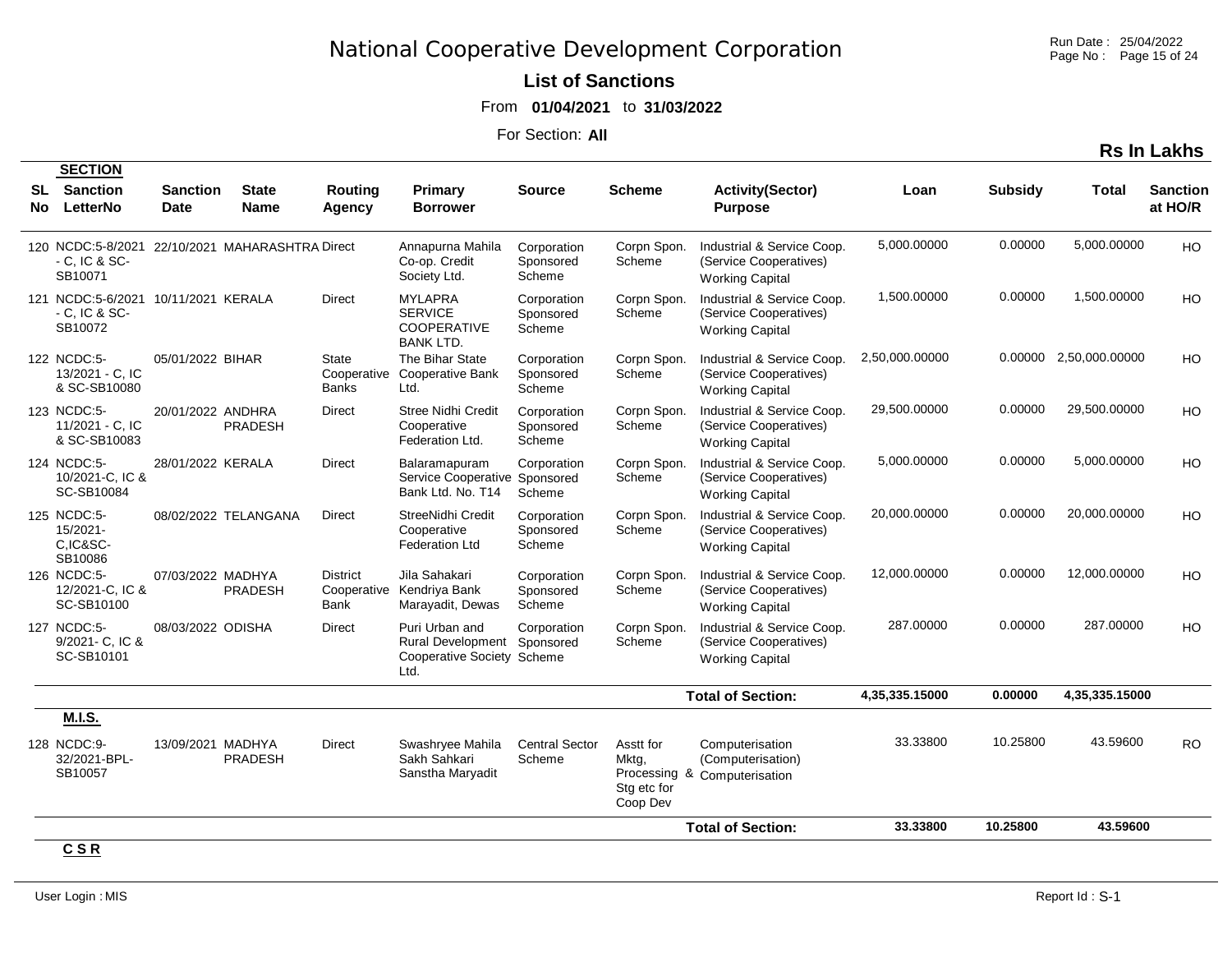Run Date : 25/04/2022 Page No : Page 16 of 24

**Rs In Lakhs**

#### **List of Sanctions**

From **01/04/2021** to **31/03/2022**

For Section: **All**

|            | <b>SECTION</b>                                                                           |                                |                             |                          |                                                                                       |                                    |                       |                                                                                                                                                     |         |                |              |                            |
|------------|------------------------------------------------------------------------------------------|--------------------------------|-----------------------------|--------------------------|---------------------------------------------------------------------------------------|------------------------------------|-----------------------|-----------------------------------------------------------------------------------------------------------------------------------------------------|---------|----------------|--------------|----------------------------|
| SL.<br>No. | <b>Sanction</b><br>LetterNo                                                              | <b>Sanction</b><br><b>Date</b> | <b>State</b><br><b>Name</b> | <b>Routing</b><br>Agency | <b>Primary</b><br><b>Borrower</b>                                                     | <b>Source</b>                      | <b>Scheme</b>         | <b>Activity(Sector)</b><br><b>Purpose</b>                                                                                                           | Loan    | <b>Subsidy</b> | <b>Total</b> | <b>Sanction</b><br>at HO/R |
|            | 129 NCDC:5-<br>54(136)/2020-<br>ICDP-CSR-<br>SB10053                                     | 24/08/2021 ODISHA              |                             | State                    | <b>Collector and District Corporation</b><br>Government Magistrate, Nuapada Sponsored | Scheme                             | Corpn Spon.<br>Scheme | Promotional & Development<br>(Corporate Social<br>Responsibility Programme)<br>Construction of<br>Building/Creation of<br>Infrastructure facilities | 0.00000 | 10.00000       | 10.00000     | <b>HO</b>                  |
|            | 130 NCDC:5-<br>54(138)/2021-<br>ICDP(CSR)-<br>SB10079                                    | 23/12/2021 MADHYA              | <b>PRADESH</b>              | <b>Direct</b>            | Samraddha Mahila<br>Bahvuddeshya<br>Sahkari Samiti,<br>Maryadit, Singpur              | Corporation<br>Sponsored<br>Scheme | Corpn Spon.<br>Scheme | Promotional & Development<br>(Corporate Social<br>Responsibility Programme)<br>Cooperative Education &<br>Training                                  | 0.00000 | 1.15000        | 1.15000      | HO                         |
|            |                                                                                          |                                |                             |                          |                                                                                       |                                    |                       | <b>Total of Section:</b>                                                                                                                            | 0.00000 | 11.15000       | 11.15000     |                            |
|            | <b>FARMERS</b><br><b>PRODUCERS</b><br><b>ORGANISATION(FP</b><br><u>(0</u><br>131 NCDC:5- | 15/02/2022 DELHI               |                             | <b>Direct</b>            | Indian Council for                                                                    | <b>Central Sector</b>              | <b>FPOs</b>           | <b>Farmer Produce</b>                                                                                                                               | 0.00000 | 2.00000        | 2.00000      | HO                         |
|            | 89/2019-<br>ICDP(FPO)-<br>AB10032                                                        |                                |                             |                          | Agricultural<br>Research                                                              | Scheme                             |                       | <b>Organisations (Farmer</b><br>Produce Organisations)<br>FPO formation &<br><b>Incubation Cost</b>                                                 |         |                |              |                            |
|            | 132 NCDC:5-<br>87(7)/2020-<br>ICDP-SB10013                                               | 04/06/2021 ODISHA              |                             | <b>Direct</b>            | Synergy Institute of<br>Technology<br><b>Bhubneswar</b>                               | <b>Central Sector</b><br>Scheme    | <b>FPOs</b>           | <b>Farmer Produce</b><br><b>Organisations (Farmer</b><br>Produce Organisations)<br>FPO formation &<br><b>Incubation Cost</b>                        | 0.00000 | 75.00000       | 75.00000     | HO                         |
|            | 133 NCDC:5-<br>87(15)/2020-<br>ICDP-SB10014                                              |                                | 04/06/2021 RAJASTHAN        | Direct                   | Krishi Vikas<br>Sahakari Samiti Ltd. Scheme                                           | <b>Central Sector</b>              | <b>FPOs</b>           | <b>Farmer Produce</b><br><b>Organisations (Farmer</b><br>Produce Organisations)<br>FPO formation &<br><b>Incubation Cost</b>                        | 0.00000 | 100.00000      | 100.00000    | HO                         |
|            | 134 NCDC:5-<br>87(10)/2020-<br>ICDP-SB10015                                              |                                | 04/06/2021 TAMIL NADU       | <b>Direct</b>            | Hand in Hand                                                                          | <b>Central Sector</b><br>Scheme    | <b>FPOs</b>           | <b>Farmer Produce</b><br><b>Organisations (Farmer</b><br><b>Produce Organisations)</b><br>FPO formation &                                           | 0.00000 | 100.00000      | 100.00000    | HO                         |

Incubation Cost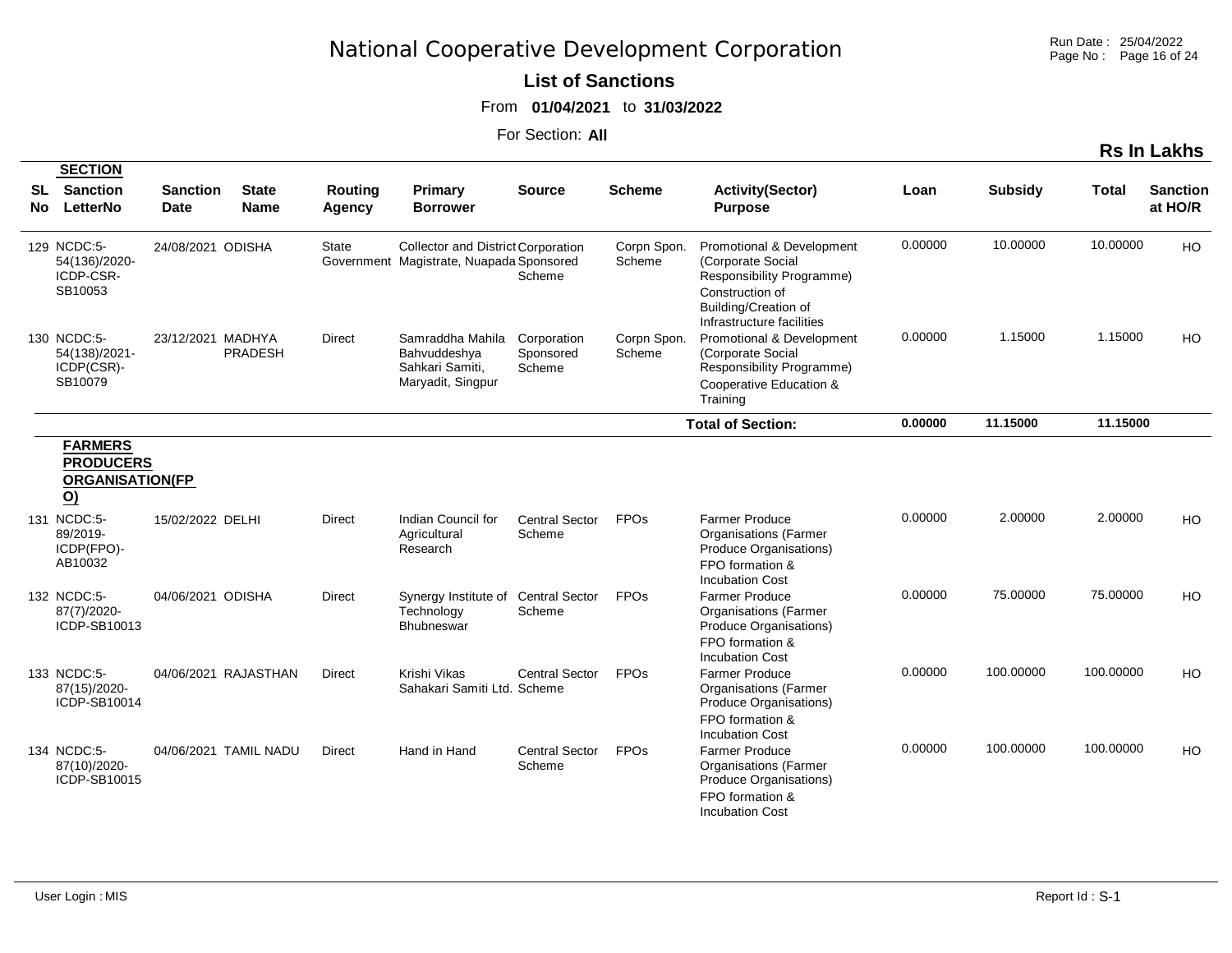Run Date : 25/04/2022 Page No : Page 17 of 24

#### **List of Sanctions**

From **01/04/2021** to **31/03/2022**

For Section: **All**

|    | <b>SECTION</b>                              |                                |                               |                   |                                                                                                      |                                 |                        |                                                                                                                                                 |         |                |           |                            |
|----|---------------------------------------------|--------------------------------|-------------------------------|-------------------|------------------------------------------------------------------------------------------------------|---------------------------------|------------------------|-------------------------------------------------------------------------------------------------------------------------------------------------|---------|----------------|-----------|----------------------------|
| SL | <b>Sanction</b><br>No LetterNo              | <b>Sanction</b><br><b>Date</b> | <b>State</b><br><b>Name</b>   | Routing<br>Agency | Primary<br><b>Borrower</b>                                                                           | Source                          | <b>Scheme</b>          | <b>Activity(Sector)</b><br><b>Purpose</b>                                                                                                       | Loan    | <b>Subsidy</b> | Total     | <b>Sanction</b><br>at HO/R |
|    | 135 NCDC:5-<br>87(6)/2020-<br>ICDP-SB10016  | 10/06/2021 MADHYA              | <b>PRADESH</b>                | <b>Direct</b>     | Manthan Gramin<br>Samaj Sewa Samiti Scheme<br>(Manthan)                                              | Central Sector                  | <b>FPOs</b>            | <b>Farmer Produce</b><br><b>Organisations (Farmer</b><br>Produce Organisations)                                                                 | 0.00000 | 50.00000       | 50.00000  | HO                         |
|    | 136 NCDC:5-<br>87(12)/2020-<br>ICDP-SB10017 | 10/06/2021 GUJARAT             |                               | <b>Direct</b>     | Raiasthan Bal<br>Kalyan Samiti<br>(RBKS)                                                             | Central Sector<br>Scheme        | <b>FPO<sub>s</sub></b> | FPO formation &<br><b>Incubation Cost</b><br><b>Farmer Produce</b><br><b>Organisations (Farmer</b><br>Produce Organisations)                    | 0.00000 | 100.00000      | 100.00000 | HO                         |
|    | 137 NCDC:5-<br>87(12)/2020-<br>ICDP-SB10018 | 10/06/2021 GUJARAT             |                               | Direct            | <b>BAIF</b> Institute for<br>Sustainable<br>Livelihood &<br>Development                              | <b>Central Sector</b><br>Scheme | <b>FPOs</b>            | FPO formation &<br><b>Incubation Cost</b><br><b>Farmer Produce</b><br><b>Organisations (Farmer</b><br>Produce Organisations)                    | 0.00000 | 75.00000       | 75.00000  | HO                         |
|    | 138 NCDC:5-<br>87(12)/2020-<br>ICDP-SB10019 | 10/06/2021 GUJARAT             |                               | <b>Direct</b>     | <b>IFFCO Kisan</b><br>Sanchar Ltd.                                                                   | Central Sector<br>Scheme        | <b>FPO<sub>s</sub></b> | FPO formation &<br><b>Incubation Cost</b><br><b>Farmer Produce</b><br><b>Organisations (Farmer</b><br>Produce Organisations)                    | 0.00000 | 150.00000      | 150.00000 | HO                         |
|    | 139 NCDC:5-<br>87(7)/2020-<br>ICDP-SB10020  | 11/06/2021 ODISHA              |                               | <b>Direct</b>     | Institute of Chemical Central Sector<br>Technology,<br>Mumbai, Indian Oil                            | Scheme                          | <b>FPO<sub>s</sub></b> | FPO formation &<br><b>Incubation Cost</b><br><b>Farmer Produce</b><br><b>Organisations (Farmer</b><br>Produce Organisations)                    | 0.00000 | 50.00000       | 50.00000  | HO                         |
|    | 140 NCDC:5-<br>87(9)/2020-<br>ICDP-SB10021  | 11/06/2021 JAMMU &             | <b>KASHMIR</b>                | <b>Direct</b>     | Odiaha Campus<br><b>Bhubaneswar</b><br>Sher-E-Kashmir<br>University of<br>Agricultural<br>Sciences & | Central Sector<br>Scheme        | <b>FPOs</b>            | FPO formation &<br><b>Incubation Cost</b><br><b>Farmer Produce</b><br><b>Organisations (Farmer</b><br>Produce Organisations)                    | 0.00000 | 100.00000      | 100.00000 | HO                         |
|    | 141 NCDC:5-<br>87(19)/2020-<br>ICDP-SB10022 |                                | 14/06/2021 CHATTISGARH Direct |                   | Technology of<br>Kashmir<br>Krishi Vikas<br>Sahakari Samiti Ltd. Scheme<br>- Chhatisgarh             | <b>Central Sector</b>           | <b>FPOs</b>            | FPO formation &<br><b>Incubation Cost</b><br><b>Farmer Produce</b><br><b>Organisations (Farmer</b><br>Produce Organisations)                    | 0.00000 | 50.00000       | 50.00000  | HO                         |
|    | 142 NCDC:5-<br>87(13)/2020-<br>ICDP-SB10023 | 18/06/2021 ASSAM               |                               | <b>Direct</b>     | Assam Agricultural<br>University, Jorhut                                                             | <b>Central Sector</b><br>Scheme | <b>FPOs</b>            | FPO formation &<br><b>Incubation Cost</b><br><b>Farmer Produce</b><br><b>Organisations (Farmer</b><br>Produce Organisations)<br>FPO formation & | 0.00000 | 75.00000       | 75.00000  | HO                         |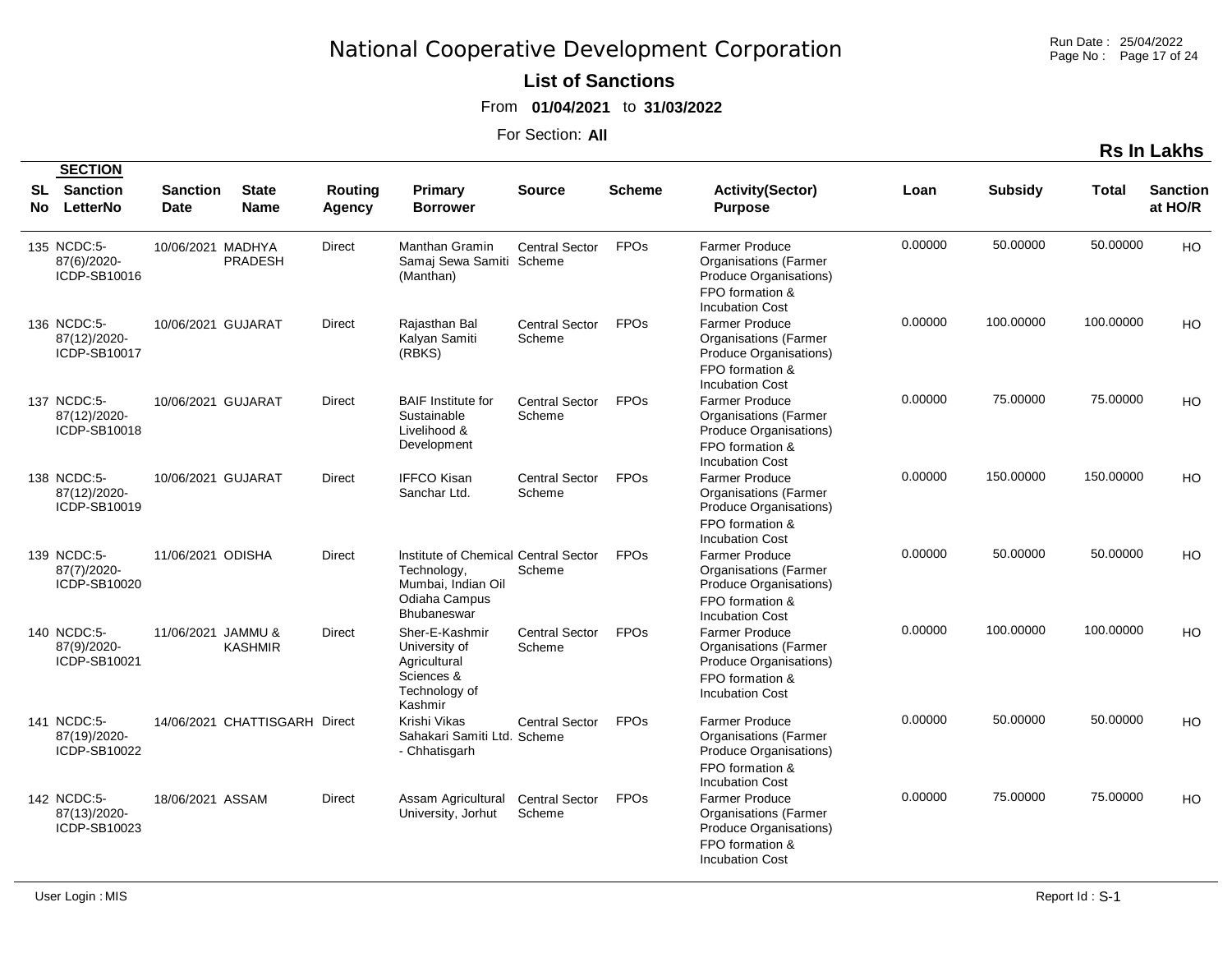Run Date : 25/04/2022 Page No : Page 18 of 24

#### **List of Sanctions**

From **01/04/2021** to **31/03/2022**

For Section: **All**

|            | <b>SECTION</b>                              |                                |                                       |                          |                                                                             |                                 |                        |                                                                                                                              |         |                |           |                            |
|------------|---------------------------------------------|--------------------------------|---------------------------------------|--------------------------|-----------------------------------------------------------------------------|---------------------------------|------------------------|------------------------------------------------------------------------------------------------------------------------------|---------|----------------|-----------|----------------------------|
| SL<br>No l | Sanction<br>LetterNo                        | <b>Sanction</b><br><b>Date</b> | <b>State</b><br><b>Name</b>           | <b>Routing</b><br>Agency | Primary<br><b>Borrower</b>                                                  | <b>Source</b>                   | <b>Scheme</b>          | <b>Activity(Sector)</b><br><b>Purpose</b>                                                                                    | Loan    | <b>Subsidy</b> | Total     | <b>Sanction</b><br>at HO/R |
|            | 143 NCDC:5-<br>87(13)/2020-<br>ICDP-SB10024 | 18/06/2021 MANIPUR             |                                       | Direct                   | <b>Dvara Trust</b>                                                          | <b>Central Sector</b><br>Scheme | <b>FPOs</b>            | <b>Farmer Produce</b><br><b>Organisations (Farmer</b><br>Produce Organisations)<br>FPO formation &<br><b>Incubation Cost</b> | 0.00000 | 50.00000       | 50.00000  | HO                         |
|            | 144 NCDC:5-<br>87(13)/2020-<br>ICDP-SB10025 |                                | 18/06/2021 MEGHALAYA                  | <b>Direct</b>            | Samunnati Financial Central Sector<br>Intermediation &<br>Service Pvt. Ltd. | Scheme                          | <b>FPOs</b>            | <b>Farmer Produce</b><br><b>Organisations (Farmer</b><br>Produce Organisations)<br>FPO formation &<br><b>Incubation Cost</b> | 0.00000 | 50.00000       | 50.00000  | HO                         |
|            | 145 NCDC:5-<br>87(13)/2020-<br>ICDP-SB10026 |                                | 18/06/2021 NAGALAND                   | Direct                   | North East Initiative Central Sector<br>Development<br>Agency (NEIDA)       | Scheme                          | <b>FPO<sub>s</sub></b> | <b>Farmer Produce</b><br><b>Organisations (Farmer</b><br>Produce Organisations)<br>FPO formation &<br><b>Incubation Cost</b> | 0.00000 | 100.00000      | 100.00000 | HO                         |
|            | 146 NCDC:5-<br>87(5)/2020-<br>ICDP-SB10027  |                                | 18/06/2021 KARNATAKA                  | <b>Direct</b>            | <b>Skillnet Solutions</b><br>India Pvt Ltd.                                 | <b>Central Sector</b><br>Scheme | <b>FPOs</b>            | <b>Farmer Produce</b><br><b>Organisations (Farmer</b><br>Produce Organisations)<br>FPO formation &<br><b>Incubation Cost</b> | 0.00000 | 75.00000       | 75.00000  | HO                         |
|            | 147 NCDC:5-<br>87(17)/2020-<br>ICDP-SB10028 | 29/06/2021 UTTAR               | <b>PRADESH</b>                        | <b>Direct</b>            | Margdarshak<br>Development project Scheme<br>& Consulting Pvt.<br>Ltd.      | <b>Central Sector</b>           | <b>FPOs</b>            | <b>Farmer Produce</b><br><b>Organisations (Farmer</b><br>Produce Organisations)<br>FPO formation &<br><b>Incubation Cost</b> | 0.00000 | 100.00000      | 100.00000 | HO                         |
|            | 148 NCDC:5-<br>87(16)/2020-<br>ICDP-SB10029 |                                | 29/06/2021 MAHARASHTRA Direct         |                          | Maharashtra<br>Cooperative<br>Development<br>Corporation, Pune              | <b>Central Sector</b><br>Scheme | <b>FPOs</b>            | <b>Farmer Produce</b><br><b>Organisations (Farmer</b><br>Produce Organisations)<br>FPO formation &<br><b>Incubation Cost</b> | 0.00000 | 50.00000       | 50.00000  | HO                         |
|            | 149 NCDC:5-<br>87(16)/2020-<br>ICDP-SB10030 |                                | 29/06/2021 MAHARASHTRA Direct         |                          | <b>Maha Farmers</b><br>Producer Company<br>(MAHA FPC), Pune                 | <b>Central Sector</b><br>Scheme | <b>FPOs</b>            | <b>Farmer Produce</b><br><b>Organisations (Farmer</b><br>Produce Organisations)<br>FPO formation &<br><b>Incubation Cost</b> | 0.00000 | 75.00000       | 75.00000  | HO                         |
|            | 150 NCDC:5-<br>87(22)/2020-<br>ICDP-SB10037 |                                | 30/06/2021 HIMACHAL<br><b>PRADESH</b> | Direct                   | Margdarshak<br>Development<br>Projects &<br>Consulting Pvt Ltd.             | <b>Central Sector</b><br>Scheme | <b>FPOs</b>            | <b>Farmer Produce</b><br><b>Organisations (Farmer</b><br>Produce Organisations)<br>FPO formation &<br><b>Incubation Cost</b> | 0.00000 | 50.00000       | 50.00000  | HO                         |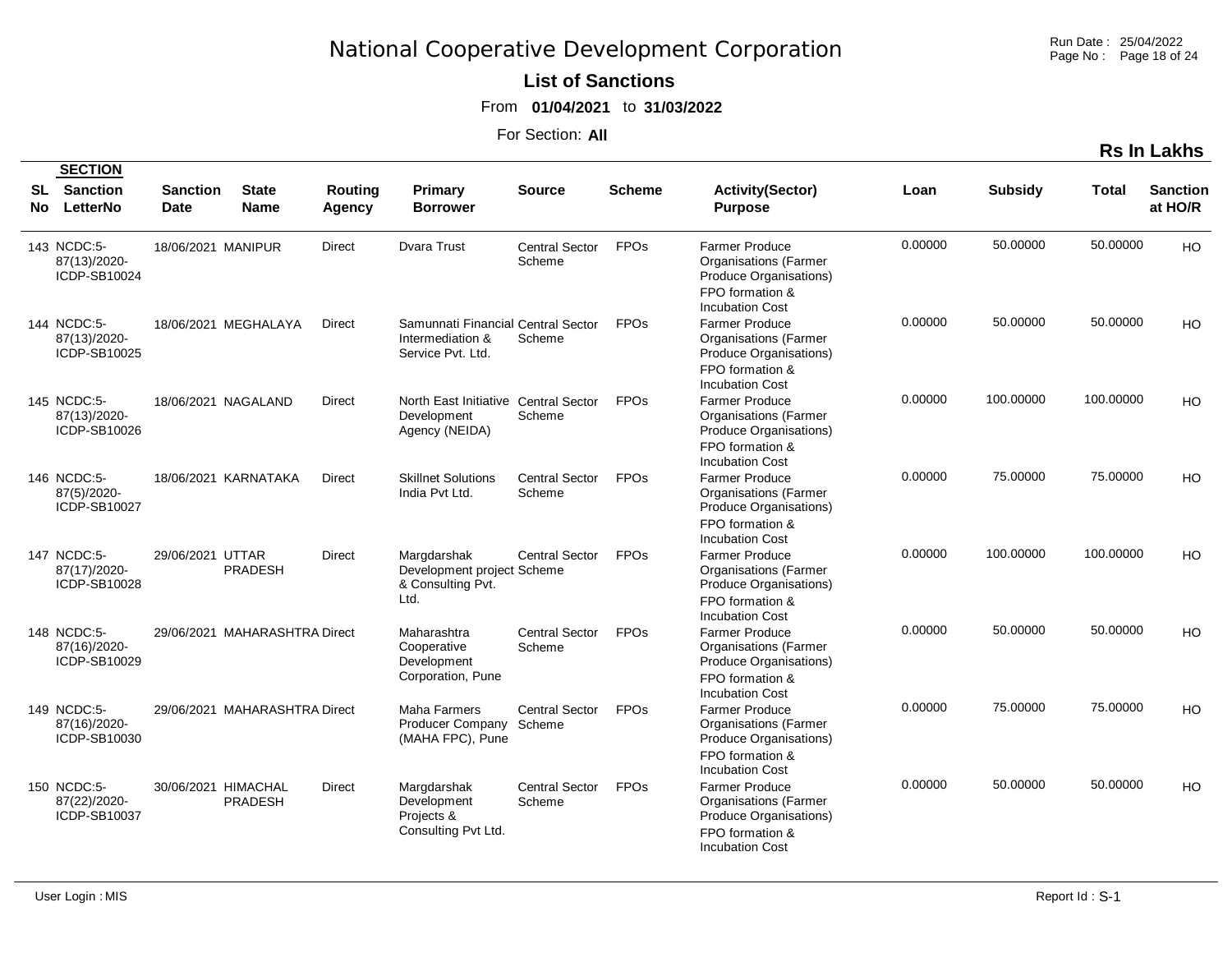Run Date : 25/04/2022 Page No : Page 19 of 24

#### **List of Sanctions**

From **01/04/2021** to **31/03/2022**

For Section: **All**

|          | <b>SECTION</b>                              |                                |                                       |                   |                                                                                                                     |                                 |                        |                                                                                                                                                        |         |                |              |                            |
|----------|---------------------------------------------|--------------------------------|---------------------------------------|-------------------|---------------------------------------------------------------------------------------------------------------------|---------------------------------|------------------------|--------------------------------------------------------------------------------------------------------------------------------------------------------|---------|----------------|--------------|----------------------------|
| SL<br>No | <b>Sanction</b><br>LetterNo                 | <b>Sanction</b><br><b>Date</b> | <b>State</b><br><b>Name</b>           | Routing<br>Agency | Primary<br><b>Borrower</b>                                                                                          | <b>Source</b>                   | <b>Scheme</b>          | <b>Activity(Sector)</b><br><b>Purpose</b>                                                                                                              | Loan    | <b>Subsidy</b> | <b>Total</b> | <b>Sanction</b><br>at HO/R |
|          | 151 NCDC:5-<br>87(22)/2020-<br>ICDP-SB10038 |                                | 01/07/2021 HIMACHAL<br><b>PRADESH</b> | <b>Direct</b>     | Association of Rural Central Sector<br>Activities and<br><b>Voluntary Action for</b><br><b>Literary Information</b> | Scheme                          | <b>FPOs</b>            | <b>Farmer Produce</b><br><b>Organisations (Farmer</b><br>Produce Organisations)<br>FPO formation &<br><b>Incubation Cost</b>                           | 0.00000 | 50.00000       | 50.00000     | HO                         |
|          | 152 NCDC:5-<br>87(14)/2020-<br>ICDP-SB10041 | 02/07/2021 ANDHRA              | <b>PRADESH</b>                        | <b>Direct</b>     | Centre For<br>Sustainable<br>Agriculture (CSA)                                                                      | <b>Central Sector</b><br>Scheme | <b>FPOs</b>            | <b>Farmer Produce</b><br><b>Organisations (Farmer</b><br>Produce Organisations)                                                                        | 0.00000 | 25.00000       | 25.00000     | HO                         |
|          | 153 NCDC:5-<br>87(14)/2020-<br>ICDP-SB10042 | 02/07/2021 ANDHRA              | <b>PRADESH</b>                        | Direct            | <b>ASSIST</b>                                                                                                       | <b>Central Sector</b><br>Scheme | <b>FPO<sub>s</sub></b> | FPO formation &<br><b>Incubation Cost</b><br><b>Farmer Produce</b><br><b>Organisations (Farmer</b><br>Produce Organisations)                           | 0.00000 | 75.00000       | 75.00000     | HO                         |
|          | 154 NCDC:5-<br>87(14)/2020-<br>ICDP-SB10043 | 02/07/2021 ANDHRA              | <b>PRADESH</b>                        | <b>Direct</b>     | Accion Fraterna.<br><b>Ecology Centre</b>                                                                           | <b>Central Sector</b><br>Scheme | <b>FPOs</b>            | FPO formation &<br><b>Incubation Cost</b><br><b>Farmer Produce</b><br><b>Organisations (Farmer</b><br>Produce Organisations)                           | 0.00000 | 25.00000       | 25.00000     | HO                         |
|          | 155 NCDC:5-<br>87(14)/2020-<br>ICDP-SB10047 |                                | 27/07/2021 TELANGANA                  | Direct            | Centre for<br>Sustainable<br>Agriculture                                                                            | <b>Central Sector</b><br>Scheme | <b>FPOs</b>            | FPO formation &<br><b>Incubation Cost</b><br><b>Farmer Produce</b><br><b>Organisations (Farmer</b><br>Produce Organisations)<br>FPO formation &        | 0.00000 | 50.00000       | 50.00000     | HO                         |
|          | 156 NCDC:5-<br>87(14)/2020-<br>ICDP-SB10048 | 27/07/2021 ANDHRA              | <b>PRADESH</b>                        | Direct            | Socio Economic<br>Alternatives<br>Research &<br>Resource<br>Community for<br>Humanity                               | <b>Central Sector</b><br>Scheme | <b>FPOs</b>            | <b>Incubation Cost</b><br><b>Farmer Produce</b><br><b>Organisations (Farmer</b><br>Produce Organisations)<br>FPO formation &<br><b>Incubation Cost</b> | 0.00000 | 150.00000      | 150.00000    | HO                         |
|          | 157 NCDC:5-<br>87(15)/2020-<br>ICDP-SB10068 |                                | 08/10/2021 RAJASTHAN                  | Direct            | (SEARCH)<br>Rajasthan Bal<br>Kalyan Samiti<br>(RBKS)                                                                | <b>Central Sector</b><br>Scheme | <b>FPO<sub>s</sub></b> | <b>Farmer Produce</b><br><b>Organisations (Farmer</b><br>Produce Organisations)<br>FPO formation &<br><b>Incubation Cost</b>                           | 0.00000 | 100.00000      | 100.00000    | HO                         |
|          | 158 NCDC:5-<br>87(13)/2020-<br>ICDP-SB10069 |                                | 12/10/2021 MEGHALAYA                  | Direct            | Enviroment<br><b>Conservation SocietyScheme</b>                                                                     | <b>Central Sector</b>           | <b>FPOs</b>            | <b>Farmer Produce</b><br><b>Organisations (Farmer</b><br>Produce Organisations)<br>FPO formation &<br><b>Incubation Cost</b>                           | 0.00000 | 50.00000       | 50.00000     | HO                         |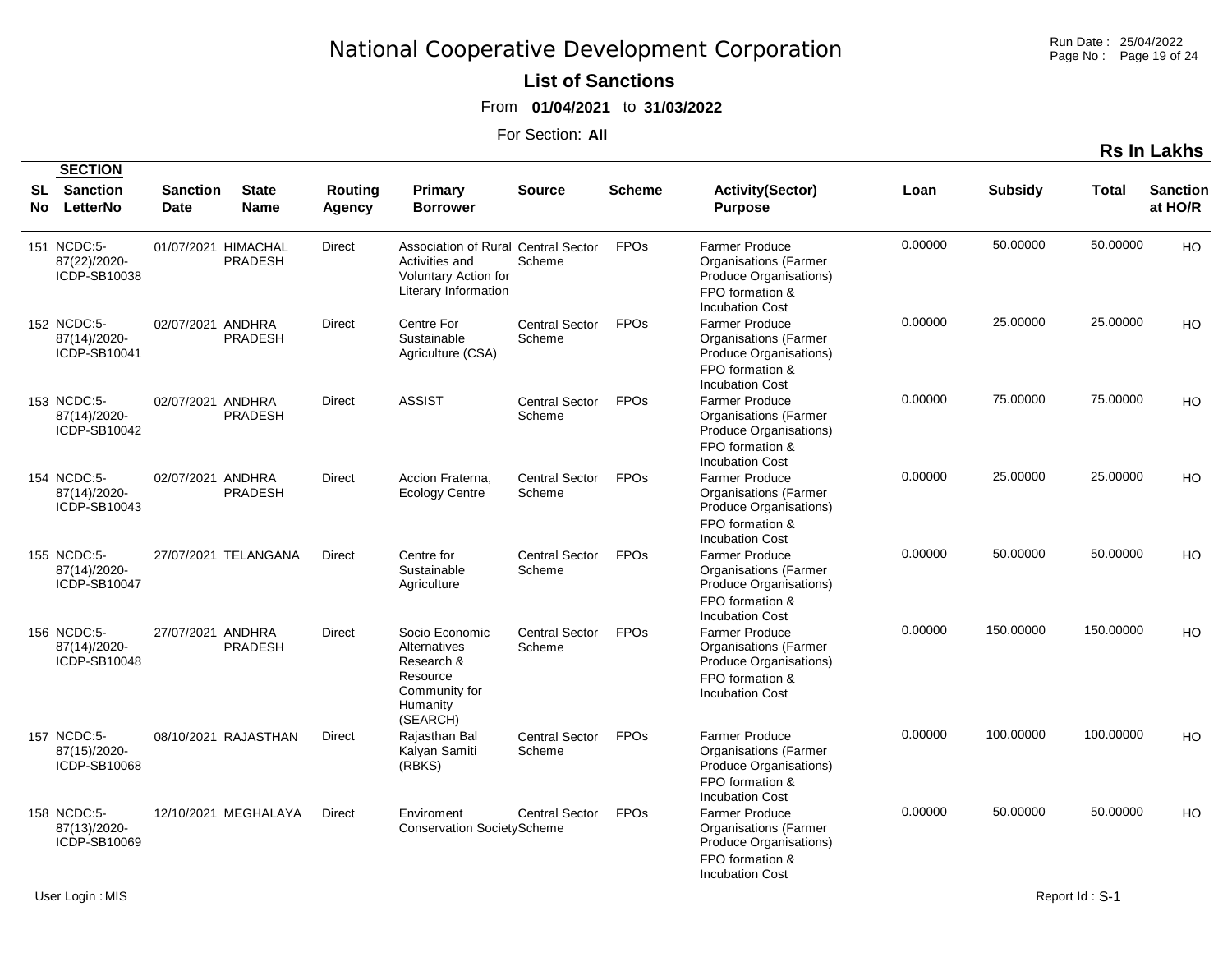Run Date : 25/04/2022 Page No : Page 20 of 24

**List of Sanctions** 

From **01/04/2021** to **31/03/2022**

For Section: **All**

|           | <b>SECTION</b>                              |                         |                             |                          |                                                                                       |                                 |                        |                                                                                                                              |         |                |          |                            |
|-----------|---------------------------------------------|-------------------------|-----------------------------|--------------------------|---------------------------------------------------------------------------------------|---------------------------------|------------------------|------------------------------------------------------------------------------------------------------------------------------|---------|----------------|----------|----------------------------|
| SL<br>No. | <b>Sanction</b><br>LetterNo                 | <b>Sanction</b><br>Date | <b>State</b><br><b>Name</b> | <b>Routing</b><br>Agency | Primary<br><b>Borrower</b>                                                            | <b>Source</b>                   | <b>Scheme</b>          | <b>Activity(Sector)</b><br><b>Purpose</b>                                                                                    | Loan    | <b>Subsidy</b> | Total    | <b>Sanction</b><br>at HO/R |
|           | 159 NCDC:5-<br>87(17)/2020-<br>ICDP-SB10078 | 20/12/2021 UTTAR        | <b>PRADESH</b>              | <b>Direct</b>            | Sheel Biotech<br>Limited                                                              | <b>Central Sector</b><br>Scheme | <b>FPO<sub>s</sub></b> | <b>Farmer Produce</b><br><b>Organisations (Farmer</b><br>Produce Organisations)<br>FPO formation &<br><b>Incubation Cost</b> | 0.00000 | 75.00000       | 75.00000 | HO                         |
|           | 160 NCDC:5-<br>87(6)/2020-<br>ICDP-SB10082  | 17/01/2022 MADHYA       | <b>PRADESH</b>              | <b>Direct</b>            | Gurukripa Kisan<br>Utpadak Sahakari<br>Sanstha Mydt.<br>Hussainpur,<br>Pahadgarh      | <b>Central Sector</b><br>Scheme | <b>FPO<sub>s</sub></b> | <b>Farmer Produce</b><br><b>Organisations (Farmer</b><br>Produce Organisations)<br>FPO Management Cost                       | 0.00000 | 18.00000       | 18.00000 | HO                         |
|           | 161 NCDC:5-<br>87(20)/2020-<br>ICDP-SB10085 |                         | 02/02/2022 JHARKHAND        | <b>Direct</b>            | Godda Mahila Krishi Central Sector<br>Bagwani Swalambi Scheme<br>Sahkari Samiti Ltd   |                                 | <b>FPOs</b>            | <b>Farmer Produce</b><br><b>Organisations (Farmer</b><br>Produce Organisations)<br>FPO Management Cost                       | 0.00000 | 18.00000       | 18.00000 | HO                         |
|           | 162 NCDC:5-<br>87(6)/2020-<br>ICDP-SB10087  | 08/02/2022 MADHYA       | <b>PRADESH</b>              | <b>Direct</b>            | Shrinath Kisan<br>Utpadak Sahakari<br>Sanstha Maryadit,<br>Jaura                      | <b>Central Sector</b><br>Scheme | <b>FPOs</b>            | <b>Farmer Produce</b><br><b>Organisations (Farmer</b><br>Produce Organisations)<br>FPO Management Cost                       | 0.00000 | 18.00000       | 18.00000 | HO                         |
|           | 163 NCDC:5-<br>87(20)/2020-<br>ICDP-SB10088 |                         | 08/02/2022 JHARKHAND        | Direct                   | Khunti Mahila Krishi Central Sector<br>Bagwani Swalambi<br>Sahkari Samiti Ltd.        | Scheme                          | <b>FPOs</b>            | <b>Farmer Produce</b><br><b>Organisations (Farmer</b><br>Produce Organisations)<br>FPO Management Cost                       | 0.00000 | 18.00000       | 18.00000 | HO                         |
|           | 164 NCDC:5-<br>87(20)/2020-<br>ICDP-SB10090 |                         | 15/02/2022 JHARKHAND        | <b>Direct</b>            | Arki Mahila Krishi<br>Hagwani Swalambi<br>Sahkari Samiti Ltd.                         | Central Sector<br>Scheme        | <b>FPO<sub>s</sub></b> | <b>Farmer Produce</b><br><b>Organisations (Farmer</b><br>Produce Organisations)<br>FPO Management Cost                       | 0.00000 | 18.00000       | 18.00000 | HO                         |
|           | 165 NCDC:5-<br>87(20)/2020-<br>ICDP-SB10091 |                         | 15/02/2022 JHARKHAND        | <b>Direct</b>            | Jharia Mahila Krishi Central Sector<br>Bagwani Swalambi<br>Sahkari Samiti Ltd.        | Scheme                          | <b>FPOs</b>            | <b>Farmer Produce</b><br><b>Organisations (Farmer</b><br>Produce Organisations)<br>FPO Management Cost                       | 0.00000 | 18.00000       | 18.00000 | HO                         |
|           | 166 NCDC:5-<br>87(20)/2020-<br>ICDP-SB10092 |                         | 15/02/2022 JHARKHAND        | <b>Direct</b>            | Torpa Mahila Krishi Central Sector<br>Bagwani Swawlambi Scheme<br>Sahkari Samiti Ltd. |                                 | <b>FPOs</b>            | Farmer Produce<br><b>Organisations (Farmer</b><br>Produce Organisations)<br>FPO Management Cost                              | 0.00000 | 18.00000       | 18.00000 | HO                         |
|           | 167 NCDC:5-<br>87(17)/2020-<br>ICDP-SB10094 | 18/02/2022 UTTAR        | <b>PRADESH</b>              | <b>Direct</b>            | Krishak Utpadak<br>Sangathan &<br>Audyanik Vipdan<br>Sahakari Samiti Ltd.             | <b>Central Sector</b><br>Scheme | <b>FPOs</b>            | Farmer Produce<br><b>Organisations (Farmer</b><br>Produce Organisations)<br>FPO Management Cost                              | 0.00000 | 18.00000       | 18.00000 | HO                         |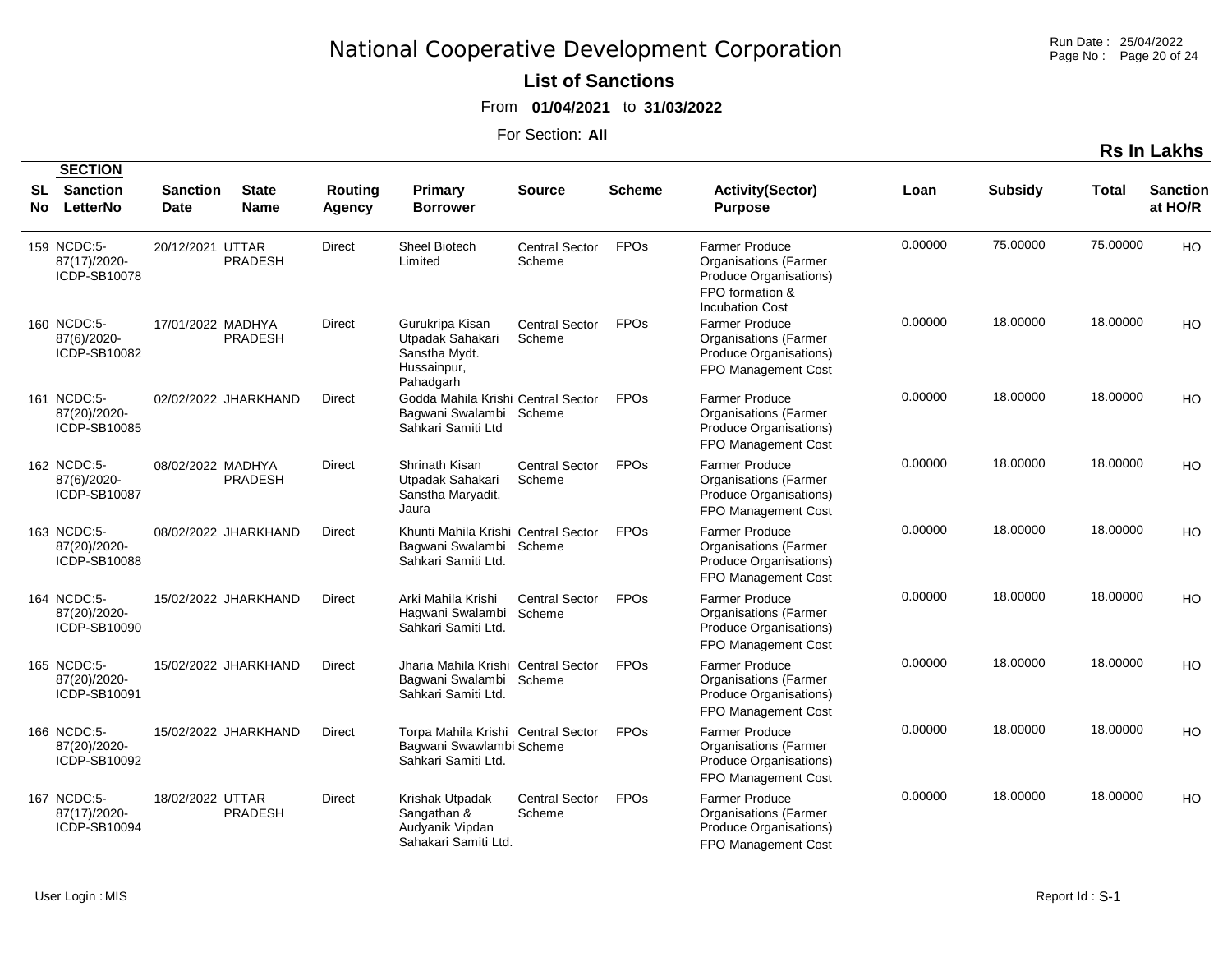Run Date : 25/04/2022 Page No : Page 21 of 24

#### **List of Sanctions**

From **01/04/2021** to **31/03/2022**

For Section: **All**

|     | <b>SECTION</b>                              |                                |                             |                          |                                                                                                   |                                 |               |                                                                                                        |         |                |          |                            |
|-----|---------------------------------------------|--------------------------------|-----------------------------|--------------------------|---------------------------------------------------------------------------------------------------|---------------------------------|---------------|--------------------------------------------------------------------------------------------------------|---------|----------------|----------|----------------------------|
| No. | <b>SL</b> Sanction<br>LetterNo              | <b>Sanction</b><br><b>Date</b> | <b>State</b><br><b>Name</b> | <b>Routing</b><br>Agency | <b>Primary</b><br>Borrower                                                                        | <b>Source</b>                   | <b>Scheme</b> | <b>Activity(Sector)</b><br><b>Purpose</b>                                                              | Loan    | <b>Subsidy</b> | Total    | <b>Sanction</b><br>at HO/R |
|     | 168 NCDC:5-<br>87(6)/2020-<br>ICDP-SB10097  | 23/02/2022 MADHYA              | <b>PRADESH</b>              | <b>Direct</b>            | Sabalgarh Krishak<br>Utpadak Sahakari<br>Sanstha Maryadit                                         | <b>Central Sector</b><br>Scheme | <b>FPOs</b>   | <b>Farmer Produce</b><br><b>Organisations (Farmer</b><br>Produce Organisations)<br>FPO Management Cost | 0.00000 | 18.00000       | 18.00000 | <b>HO</b>                  |
|     | 169 NCDC:5-<br>87(6)/2020-<br>ICDP-SB10098  | 23/02/2022 MADHYA              | <b>PRADESH</b>              | <b>Direct</b>            | Kailaras Krishak<br>Utpadak Sahakari<br>Sanstha                                                   | <b>Central Sector</b><br>Scheme | <b>FPOs</b>   | <b>Farmer Produce</b><br><b>Organisations (Farmer</b><br>Produce Organisations)<br>FPO Management Cost | 0.00000 | 18,00000       | 18.00000 | H <sub>O</sub>             |
|     | 170 NCDC:5-<br>87(6)/2020-<br>ICDP-SB10099  | 23/02/2022 MADHYA              | <b>PRADESH</b>              | <b>Direct</b>            | Chambal Ghati<br>Kisan Utpadak<br>Sahakari Sanstha<br>Maryadit                                    | <b>Central Sector</b><br>Scheme | <b>FPOs</b>   | <b>Farmer Produce</b><br><b>Organisations (Farmer</b><br>Produce Organisations)<br>FPO Management Cost | 0.00000 | 18.00000       | 18.00000 | <b>HO</b>                  |
|     | 171 NCDC:5-<br>87(15)/2020-<br>ICDP-SB10103 |                                | 10/03/2022 RAJASTHAN        | Direct                   | Divya Krishi Utpadan Central Sector<br>Prasanskaran Avem Scheme<br>Vipnan Sahakari<br>Samiti Ltd. |                                 | <b>FPOs</b>   | <b>Farmer Produce</b><br><b>Organisations (Farmer</b><br>Produce Organisations)                        | 0.00000 | 18.00000       | 18.00000 | H <sub>O</sub>             |
|     | 172 NCDC:5-87<br>(15)/2020-ICDP-<br>SB10104 |                                | 10/03/2022 RAJASTHAN        | <b>Direct</b>            | Krishi Utpadan<br>Avem Krishi Vikas<br>Sahakari Samiti<br><b>Limited Sadulshahar</b>              | <b>Central Sector</b><br>Scheme | <b>FPOs</b>   | <b>Farmer Produce</b><br><b>Organisations (Farmer</b><br>Produce Organisations)<br>FPO Management Cost | 0.00000 | 18.00000       | 18.00000 | HO                         |
|     | 173 NCDC:5-<br>87(15)/2020-<br>ICDP-SB10105 |                                | 11/03/2022 RAJASTHAN        | <b>Direct</b>            | Viratra Krishi<br>Utpadan<br>Prasanskaran Avem<br>Vipnan Sahakari<br>Samiti Ltd.                  | <b>Central Sector</b><br>Scheme | <b>FPOs</b>   | <b>Farmer Produce</b><br><b>Organisations (Farmer</b><br>Produce Organisations)<br>FPO Management Cost | 0.00000 | 18,00000       | 18.00000 | H <sub>O</sub>             |
|     | 174 NCDC:5-<br>87(15)/2020-<br>ICDP-SB10106 |                                | 11/03/2022 RAJASTHAN        | <b>Direct</b>            | Shri Balaji Sahakari Central Sector<br>Samiti Ltd.<br>Raisinghnagar                               | Scheme                          | <b>FPOs</b>   | <b>Farmer Produce</b><br><b>Organisations (Farmer</b><br>Produce Organisations)<br>FPO Management Cost | 0.00000 | 18.00000       | 18.00000 | HO.                        |
|     | 175 NCDC:5-<br>87(12)/2020-<br>ICDP-SB10107 | 16/03/2022 GUJARAT             |                             | <b>Direct</b>            | Shree Dhari Khedut Central Sector<br>Krushi Utpadak &<br>Processing Sahakari<br>Mandali Ltd.      | Scheme                          | <b>FPOs</b>   | <b>Farmer Produce</b><br><b>Organisations</b> (Farmer<br>Produce Organisations)<br>FPO Management Cost | 0.00000 | 18.00000       | 18.00000 | HO                         |
|     | 176 NCDC:5-<br>87(12)/2020-<br>ICDP-SB10108 | 16/03/2022 GUJARAT             |                             | Direct                   | Savarkundla Khedut Central Sector<br>Utpadak Ane<br>Rupantar Sahakari<br>Mandali Ltd.             | Scheme                          | <b>FPOs</b>   | <b>Farmer Produce</b><br><b>Organisations (Farmer</b><br>Produce Organisations)<br>FPO Management Cost | 0.00000 | 18,00000       | 18.00000 | H <sub>O</sub>             |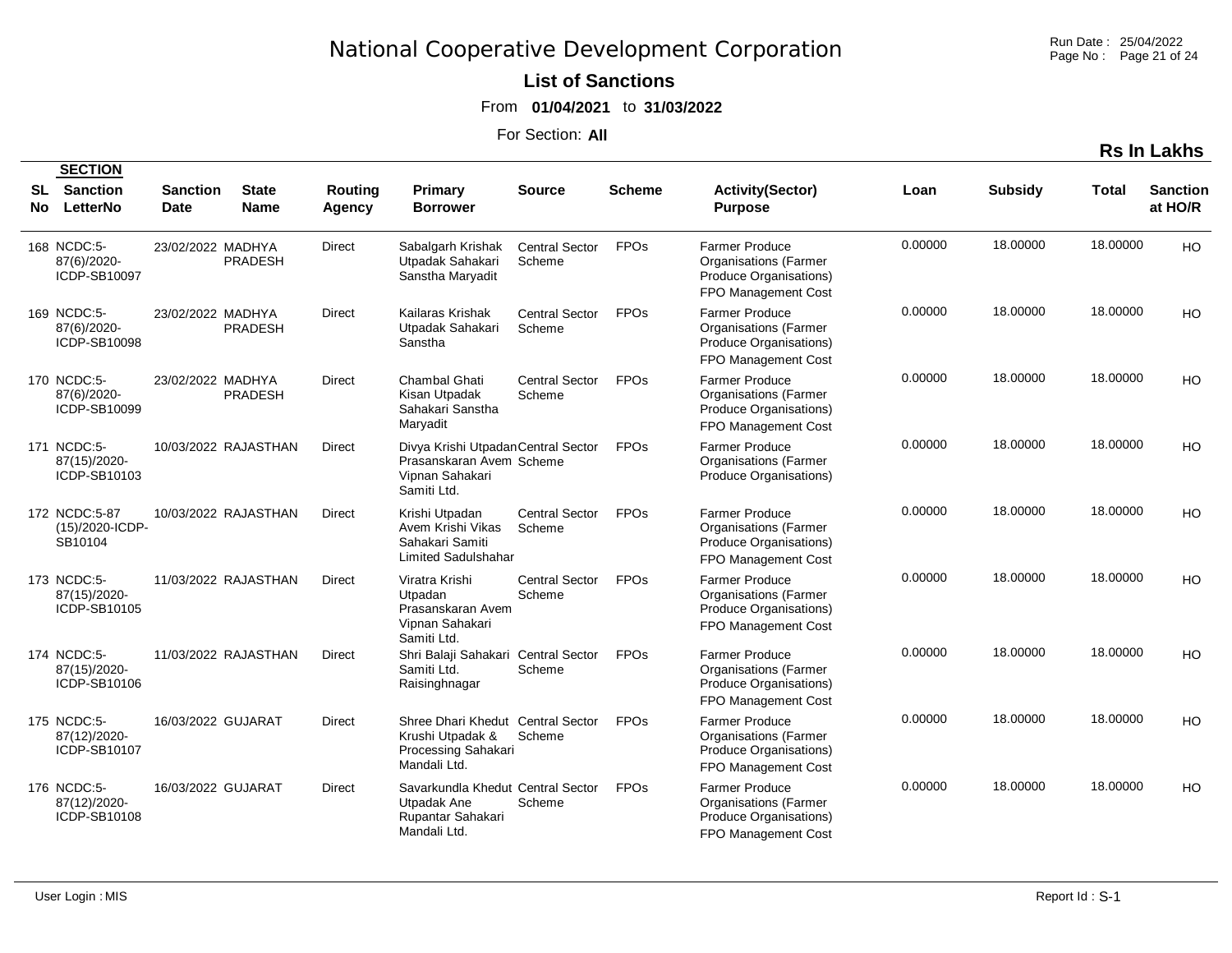Run Date : 25/04/2022 Page No : Page 22 of 24

#### **List of Sanctions**

From **01/04/2021** to **31/03/2022**

For Section: **All**

|            | <b>SECTION</b>                              |                                |                             |                   |                                                                                     |                                 |               |                                                                                                                              |         |                |           |                            |
|------------|---------------------------------------------|--------------------------------|-----------------------------|-------------------|-------------------------------------------------------------------------------------|---------------------------------|---------------|------------------------------------------------------------------------------------------------------------------------------|---------|----------------|-----------|----------------------------|
| SL.<br>No. | <b>Sanction</b><br>LetterNo                 | <b>Sanction</b><br><b>Date</b> | <b>State</b><br><b>Name</b> | Routing<br>Agency | Primary<br><b>Borrower</b>                                                          | Source                          | <b>Scheme</b> | <b>Activity(Sector)</b><br><b>Purpose</b>                                                                                    | Loan    | <b>Subsidy</b> | Total     | <b>Sanction</b><br>at HO/R |
|            | 177 NCDC:5-<br>87(12)/2020-<br>ICDP-SB10109 | 16/03/2022 GUJARAT             |                             | Direct            | Liliya Khedut<br><b>Utpadak And</b><br>Rupantar Sahakari<br>Mandli Ltd.             | <b>Central Sector</b><br>Scheme | <b>FPOs</b>   | <b>Farmer Produce</b><br><b>Organisations (Farmer</b><br>Produce Organisations)<br>FPO Management Cost                       | 0.00000 | 18.00000       | 18.00000  | <b>HO</b>                  |
|            | 178 NCDC:5-<br>87(12)/2020-<br>ICDP-SB10110 | 16/03/2022 GUJARAT             |                             | Direct            | Amreli Khedut<br>Uptadak Ane<br>Rupantar Sahakari<br>Mandali Ltd.                   | <b>Central Sector</b><br>Scheme | <b>FPOs</b>   | <b>Farmer Produce</b><br><b>Organisations (Farmer</b><br>Produce Organisations)<br>FPO Management Cost                       | 0.00000 | 18.00000       | 18.00000  | HO                         |
|            | 179 NCDC:5-<br>87(18)/2020-<br>ICDP-SB10112 | 23/03/2022 BIHAR               |                             | Direct            | Kaushalya<br>Foundation                                                             | <b>Central Sector</b><br>Scheme | <b>FPOs</b>   | <b>Farmer Produce</b><br><b>Organisations (Farmer</b><br>Produce Organisations)<br>FPO formation &<br><b>Incubation Cost</b> | 0.00000 | 150.00000      | 150.00000 | HO                         |
|            | 180 NCDC:5-<br>87(7)/2020-<br>ICDP-SB10114  | 25/03/2022 ODISHA              |                             | Direct            | Swastikrupa Farmer Central Sector<br>Producer<br><b>Cooperative Society</b><br>Ltd. | Scheme                          | <b>FPOs</b>   | <b>Farmer Produce</b><br><b>Organisations</b> (Farmer<br>Produce Organisations)<br>FPO Management Cost                       | 0.00000 | 18.00000       | 18.00000  | HO                         |
|            | 181 NCDC:5-<br>87(17)/2020-<br>ICDP-SB10115 | 29/03/2022 UTTAR               | <b>PRADESH</b>              | Direct            | Kisan Utpadak<br>Sangthan avam<br>audyanik Vipran<br>Sahakari Samiti Ltd.           | <b>Central Sector</b><br>Scheme | <b>FPOs</b>   | <b>Farmer Produce</b><br><b>Organisations (Farmer</b><br>Produce Organisations)<br>FPO Management Cost                       | 0.00000 | 18.00000       | 18.00000  | HO                         |
|            | 182 NCDC:5-<br>87(17)/2020-<br>ICDP-SB10116 | 29/03/2022 UTTAR               | <b>PRADESH</b>              | <b>Direct</b>     | Kisan Utpadak<br>Sangthan avam<br>audyanik Vipran<br>Sahakari Samiti Ltd.           | <b>Central Sector</b><br>Scheme | <b>FPOs</b>   | <b>Farmer Produce</b><br><b>Organisations (Farmer</b><br>Produce Organisations)<br>FPO Management Cost                       | 0.00000 | 18.00000       | 18.00000  | HO                         |
|            | 183 NCDC:5-<br>87(17)/2020-<br>ICDP-SB10117 | 29/03/2022 UTTAR               | <b>PRADESH</b>              | <b>Direct</b>     | Kisan Utpadak<br>Sangthan avam<br>audyanik Vipran<br>Sahakari Samiti Ltd.           | <b>Central Sector</b><br>Scheme | <b>FPOs</b>   | <b>Farmer Produce</b><br><b>Organisations (Farmer</b><br>Produce Organisations)<br>FPO Management Cost                       | 0.00000 | 18.00000       | 18.00000  | HO                         |
|            | 184 NCDC:5-<br>87(17)/2020-<br>ICDP-SB10118 | 29/03/2022 UTTAR               | <b>PRADESH</b>              | <b>Direct</b>     | Kisan Utpadak<br>Sangthan avam<br>audyanik Vipran<br>Sahakari Samiti Ltd.           | <b>Central Sector</b><br>Scheme | <b>FPOs</b>   | <b>Farmer Produce</b><br><b>Organisations (Farmer</b><br>Produce Organisations)<br>FPO Management Cost                       | 0.00000 | 18.00000       | 18.00000  | HO                         |
|            | 185 NCDC:5-<br>87(17)/2020-<br>ICDP-SB10119 | 29/03/2022 UTTAR               | <b>PRADESH</b>              | <b>Direct</b>     | Kisan Utpadak<br>Sangthan avam<br>audyanik Vipran<br>Sahakari Samiti Ltd.           | <b>Central Sector</b><br>Scheme | <b>FPOs</b>   | <b>Farmer Produce</b><br><b>Organisations (Farmer</b><br>Produce Organisations)<br>FPO Management Cost                       | 0.00000 | 18.00000       | 18.00000  | HO                         |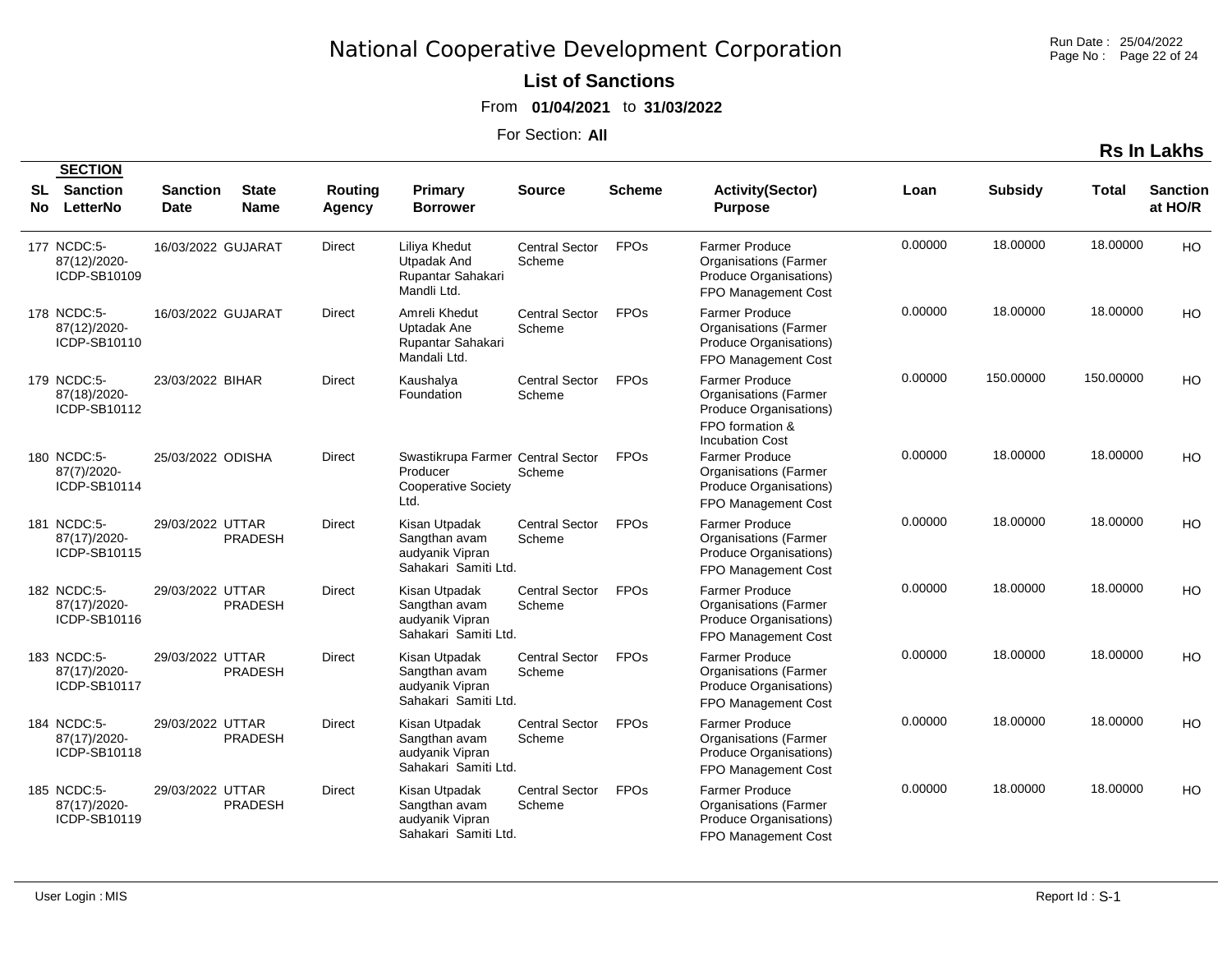Run Date : 25/04/2022 Page No : Page 23 of 24

#### **List of Sanctions**

From **01/04/2021** to **31/03/2022**

For Section: **All**

**Rs In Lakhs**

|    | <b>SECTION</b>                              |                                |                             |                   |                                                                            |                                 |                        |                                                                                                                              |         |                |           |                            |
|----|---------------------------------------------|--------------------------------|-----------------------------|-------------------|----------------------------------------------------------------------------|---------------------------------|------------------------|------------------------------------------------------------------------------------------------------------------------------|---------|----------------|-----------|----------------------------|
| No | <b>SL</b> Sanction<br>LetterNo              | <b>Sanction</b><br><b>Date</b> | <b>State</b><br><b>Name</b> | Routing<br>Agency | <b>Primary</b><br><b>Borrower</b>                                          | <b>Source</b>                   | <b>Scheme</b>          | <b>Activity(Sector)</b><br><b>Purpose</b>                                                                                    | Loan    | <b>Subsidy</b> | Total     | <b>Sanction</b><br>at HO/R |
|    | 186 NCDC:5-<br>87(7)/2020-<br>ICDP-SB10121  | 29/03/2022 ODISHA              |                             | <b>Direct</b>     | Purva Baleswar<br>4S4R Farmer<br>Producer<br>Cooperative Society<br>Ltd.   | <b>Central Sector</b><br>Scheme | <b>FPOs</b>            | <b>Farmer Produce</b><br><b>Organisations (Farmer</b><br>Produce Organisations)<br>FPO Management Cost                       | 0.00000 | 18.00000       | 18.00000  | <b>HO</b>                  |
|    | 187 NCDC:5-<br>87(14)/2020-<br>ICDP-SB10122 | 30/03/2022 ANDHRA              | <b>PRADESH</b>              | <b>Direct</b>     | Action in Rural<br>Technology and<br>Services (ARTS)                       | <b>Central Sector</b><br>Scheme | <b>FPOs</b>            | <b>Farmer Produce</b><br><b>Organisations (Farmer</b><br>Produce Organisations)<br>FPO formation &<br><b>Incubation Cost</b> | 0.00000 | 75.00000       | 75.00000  | <b>HO</b>                  |
|    | 188 NCDC:5-<br>87(14)/2020-<br>ICDP-SB10123 | 30/03/2022 ANDHRA              | PRADESH                     | <b>Direct</b>     | Bapuji Rural<br>Enlightenment and<br><b>Development Society</b><br>(BREDS) | <b>Central Sector</b><br>Scheme | <b>FPOs</b>            | <b>Farmer Produce</b><br><b>Organisations (Farmer</b><br>Produce Organisations)<br>FPO formation &<br><b>Incubation Cost</b> | 0.00000 | 150.00000      | 150.00000 | HO                         |
|    | 189 NCDC:5-<br>87(14)/2020-<br>ICDP-SB10124 | 30/03/2022 ANDHRA              | <b>PRADESH</b>              | <b>Direct</b>     | <b>EFFORT</b>                                                              | <b>Central Sector</b><br>Scheme | <b>FPO<sub>s</sub></b> | <b>Farmer Produce</b><br><b>Organisations (Farmer</b><br>Produce Organisations)<br>FPO formation &<br><b>Incubation Cost</b> | 0.00000 | 75.00000       | 75.00000  | HO.                        |
|    | 190 NCDC:5-<br>87(12)/2020-<br>ICDP-SB10128 | 31/03/2022 GUJARAT             |                             | Direct            | Anndata Khet<br>Utpadak Sahkari<br>Mandali Ltd.                            | <b>Central Sector</b><br>Scheme | <b>FPOs</b>            | <b>Farmer Produce</b><br><b>Organisations (Farmer</b><br>Produce Organisations)<br>FPO Management Cost                       | 0.00000 | 18,00000       | 18.00000  | <b>HO</b>                  |
|    | 191 NCDC:5-<br>87(12)/2020-<br>ICDP-SB10129 | 31/03/2022 GUJARAT             |                             | <b>Direct</b>     | Sorath Khet Utpadak Central Sector<br>Mandali Ltd.                         | Scheme                          | <b>FPOs</b>            | <b>Farmer Produce</b><br><b>Organisations (Farmer</b><br>Produce Organisations)<br>FPO Management Cost                       | 0.00000 | 18,00000       | 18.00000  | <b>HO</b>                  |
|    | 192 NCDC:5-<br>87(12)/2020-<br>ICDP-SB10130 | 31/03/2022 GUJARAT             |                             | <b>Direct</b>     | Visavadar Taluka<br><b>Khet Utpadak</b><br>Sahkari Mandali Ltd.            | <b>Central Sector</b><br>Scheme | <b>FPOs</b>            | <b>Farmer Produce</b><br><b>Organisations</b> (Farmer<br>Produce Organisations)<br>FPO Management Cost                       | 0.00000 | 18.00000       | 18.00000  | <b>HO</b>                  |
|    | 193 NCDC:5-<br>87(12)/2020-<br>ICDP-SB10131 | 30/03/2022 GUJARAT             |                             | Direct            | Manavadar Taluka<br>Khet Utpadak<br>Sahakari Mandali<br>Limited            | <b>Central Sector</b><br>Scheme | <b>FPOs</b>            | <b>Farmer Produce</b><br><b>Organisations (Farmer</b><br>Produce Organisations)<br>FPO Management Cost                       | 0.00000 | 18.00000       | 18.00000  | HO                         |
|    | 194 NCDC:5-<br>87(12)/2020-<br>ICDP-SB10132 | 30/03/2022 GUJARAT             |                             | Direct            | Mendarda Taluka<br>Khet Utpadak<br>Sahkari Mandali<br>Limited              | <b>Central Sector</b><br>Scheme | <b>FPOs</b>            | <b>Farmer Produce</b><br><b>Organisations (Farmer</b><br>Produce Organisations)<br>FPO Management Cost                       | 0.00000 | 18.00000       | 18.00000  | HO.                        |

**SECTION**